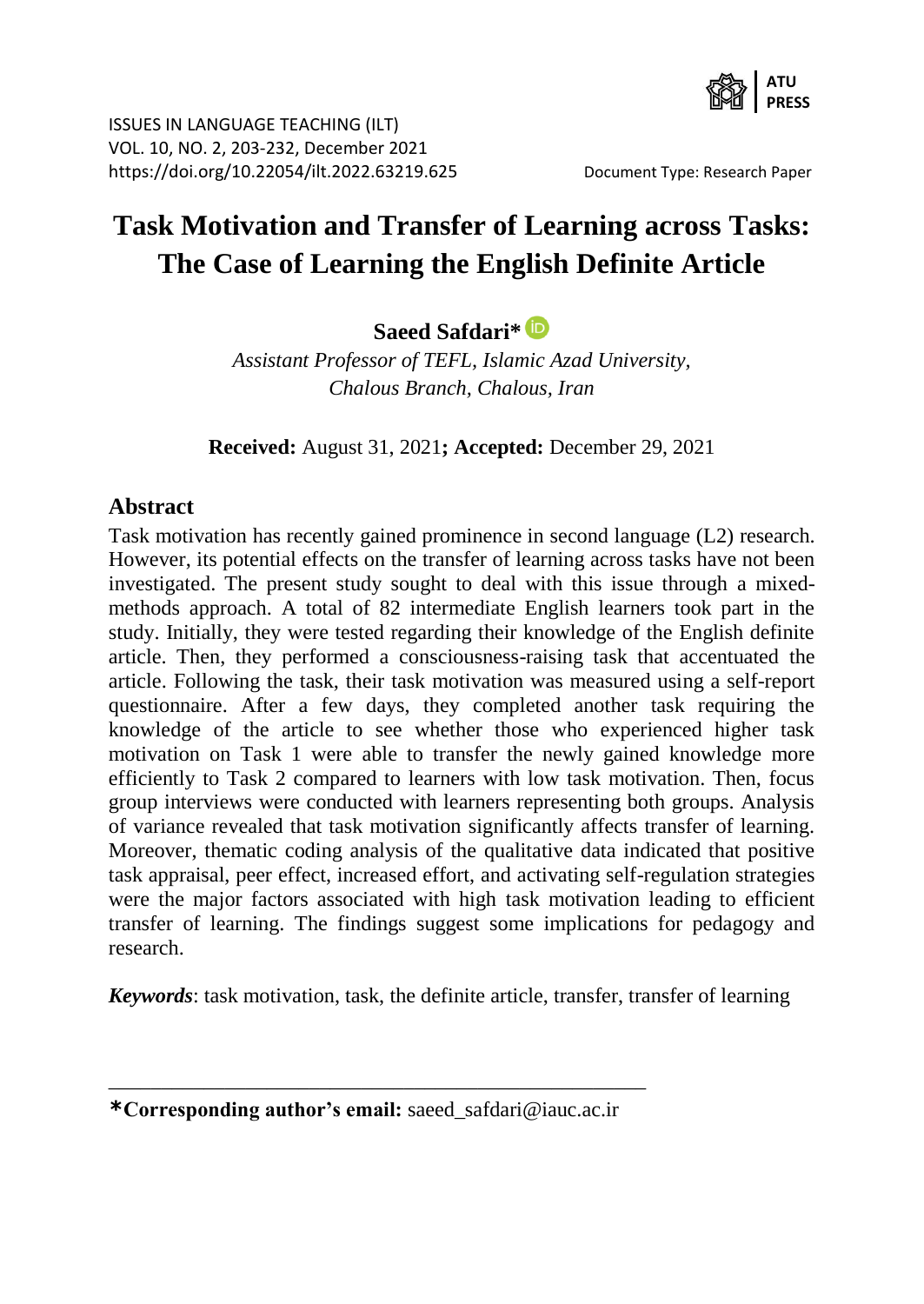# **INTRODUCTION**

After decades of inquiry, the crucial role of motivation in second language (L2) learning seems to be beyond doubt. Traditionally, motivation was simply conceived of as a stable and fixed trait of L2 learners that steadily drives them towards their long-term goals (Dörnyei, 2020). However, with the advent of theories, novel views of motivation have been adopted postulating that L2 motivation goes beyond an individual difference. Rather, it should be considered as part of a more inclusive and dynamic system (Dörnyei & Ushioda, 2021). This means that motivation is in constant interaction with a plethora of cognitive, affective, social and situational variables, hence subjected to temporal and contextual fluctuations even within a single individual (Ushioda, 2019). Consequently, scholars began to investigate L2 motivation, as a situated phenomenon in various timescales of development (Dörnyei, 2020).

One of the consequences of the shift to situated perspectives was a propensity to focus on task motivation. Tasks provide researchers with a manageable unit of analysis and enable them to connect the study of L2 motivation to instructed second language acquisition (SLA) (Kormos & Dörnyei, 2004). So far, several aspects of task motivation have been investigated: differences between general motivation and task motivation (Dörnyei, 2002; Dörnyei & Kormos, 2000), task-related factors and L2 motivation (Ghasemi et al., 2021; Naseri et al., 2021; Poupore, 2013, 2014), learner choice and task motivation (Kormos & Préfontaine, 2017; Lambert et al., 2017; Mozgalina, 2015), the effect of task motivation on task performance (Dörnyei & Kormos, 2000; Kormos & Dörnyei, 2004), the interaction of social factors and task motivation (Azkarai & Kopinska, 2020; Fukada et al., 2019; Guo et al., 2020; Poupore, 2016 ), and temporal and dynamic variation in task motivation (Dörnyei &Tseng, 2009; MacIntyre & Serroul, 2015).

The majority of the studies on task motivation have generally concentrated on researching the inherently motivational characteristics of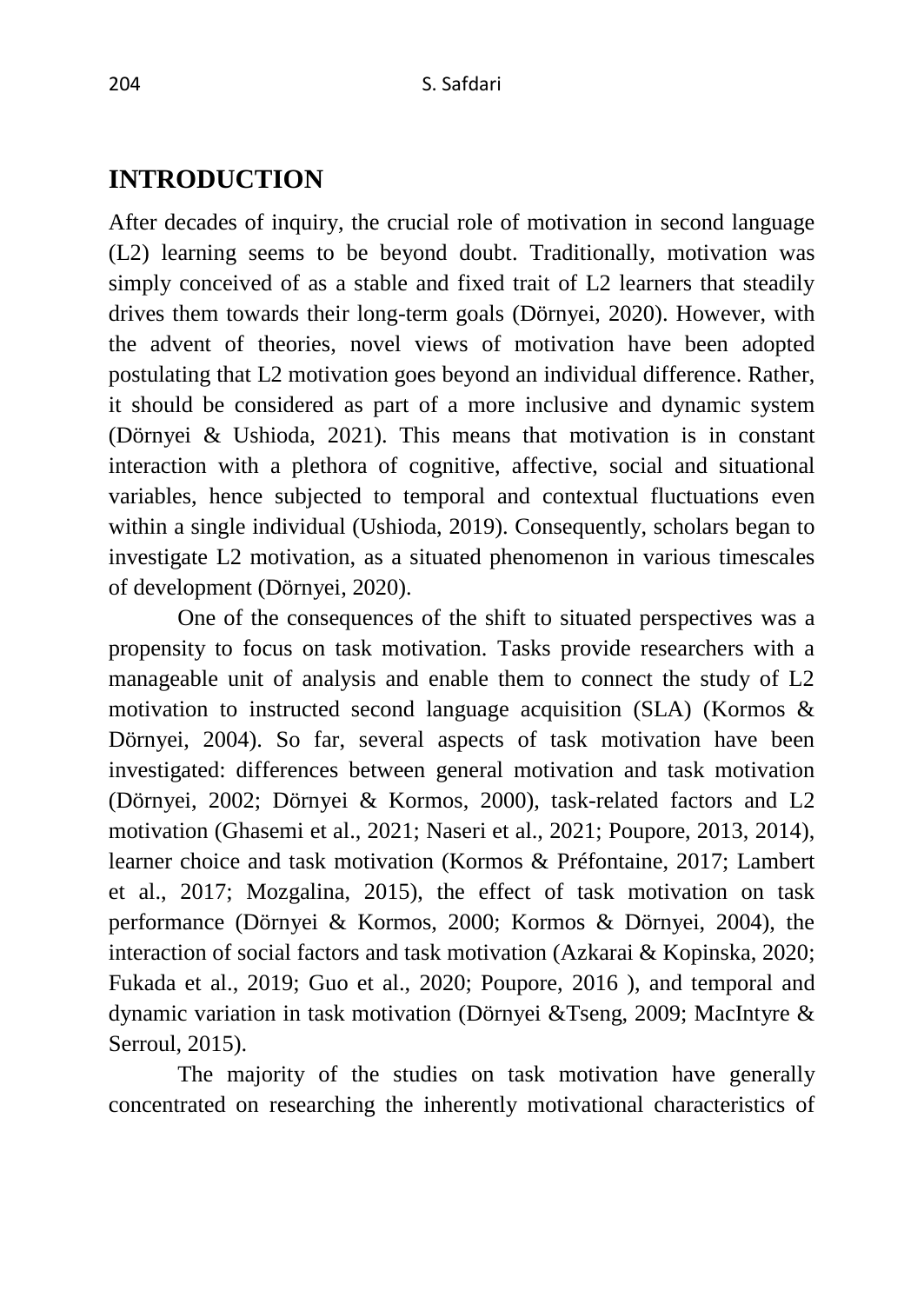tasks, or examining the direct impact of task motivation on L2 learners' performance and achievement. However, there is a dearth of knowledge about the potential effect of task motivation on the transfer of learning from one task to other subsequent tasks, a fact that warrants further scrutiny (Jeon, 2021; Kormos & Wilby, 2019). Thus, the present study aims to investigate whether varying degrees of task motivation toward a specific L2 task can influence the transfer of knowledge to another L2 task.

### **LITERATURE REVIEW**

## **Task Motivation**

The inception of L2 task motivation research dates back to as far as three decades ago when Jülkunen (1989), drawing on cognitive theories, conceptualized task motivation as a blend of trait motivation and state motivation. In fact, he construed task motivation as an individual's trait motivation crystalized in a specific situation. Later, Dörnyei (2002) criticized Jülkunen's model for oversimplifying task motivation and emphasized the dynamic complexity of the construct. According to his process-based view, numerous interplaying factors are at work and the culmination of their combined effects determines the motivational power of any task. Learners' appraisal of the task, task execution, and using action control strategies are the major elements underlying task motivation (Khatib & Dehghankar, 2018; Dörnyei, 2002; Dörnyei & Kormos, 2000; Dörnyei & Tseng, 2009). Despite all the endeavors to delineate task motivation, the concept still evades a discrete definition. Dörnyei (2019, 2020) believes that this can be ascribed to the multitude of variables that must be taken into account including learner, situational, task-related, and other miscellaneous factors (e.g., distractions).

Despite the difficulty of capturing and characterizing task motivation, scholars have recently attempted to shed some light on how it interacts with other learner variables and influences or is influenced by them. Regarding how characteristics of tasks might affect motivation,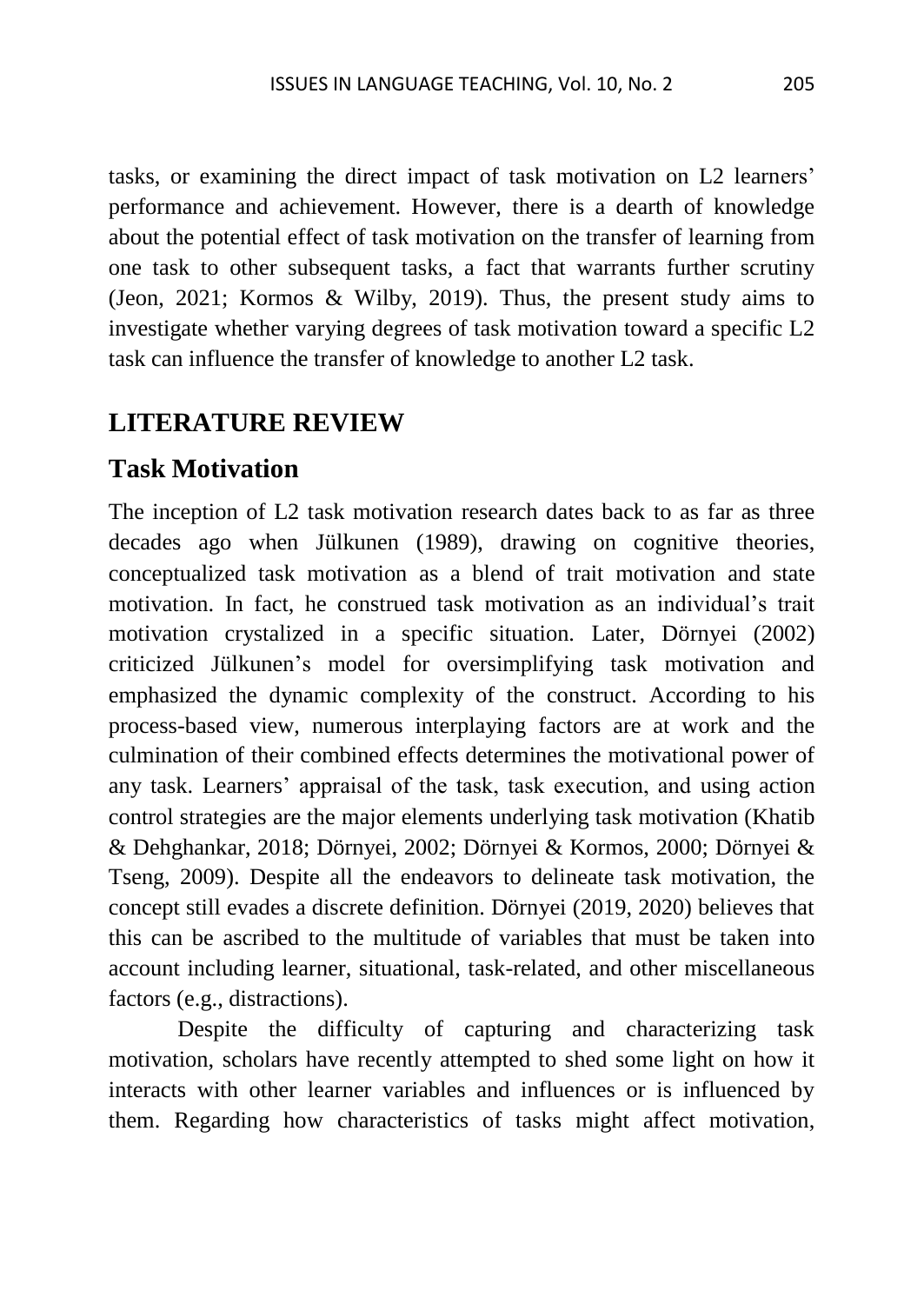Poupore (2014) found that task content, topic interest, and text features can significantly predict the motivational potential of tasks and learners' engagement in related activities. He concluded that life themes, personal topics and story-based tasks are the most interest-provoking of all contentrelated topics. In the same vein, Lambert et al.'s (2017) study showed that personalized content about life issues and experiences are positively associated with task motivation.

Dörnyei (2019) believes that task ownership and the degree of perceived control over the task play an important role in regulating task motivation. In an experimental study, Mozgalina (2015) manipulated writing task choice by providing his learners with three different levels of option for deciding about the task content and procedure. It was found that totally free choice was relatively detrimental whereas a fixed content with relative procedural freedom evoked the highest level of task motivation. According to Lambert et al. (2017), too, personalized topics and selfrelevant content induce more control, engagement and interest. Moreover, task complexity seems to impact motivation (Skehan, 2014). Kormos and Préfontaine (2017) investigated the effect of learners' appraisals of oral tasks on their fluency. The participants' subjective rating and questionnaire data indicated that cognitive demands affect task motivation and performance. Their findings showed that unclear task structure, high cognitive load and responsibility were implicated in increased anxiety and diminished motivation. Likewise, MacIntyre and Serroul (2015) maintain that task difficulty, topic familiarity, and vocabulary and grammatical challenges are implicated for motivational inconsistencies. By the same token, in a study on Iranian L2 learners' performance on writing tasks, medium complexity tasks were observed to energize learners with positive emotion and task motivation (Azizi & Gholami, 2020).

Another notable dimension of task motivation relates to social factors. Some studies have focused on the role of interlocutors, interacting peers or task partners and suggest that task motivation is co-constructed when learners work in dyads or groups, something that is common in task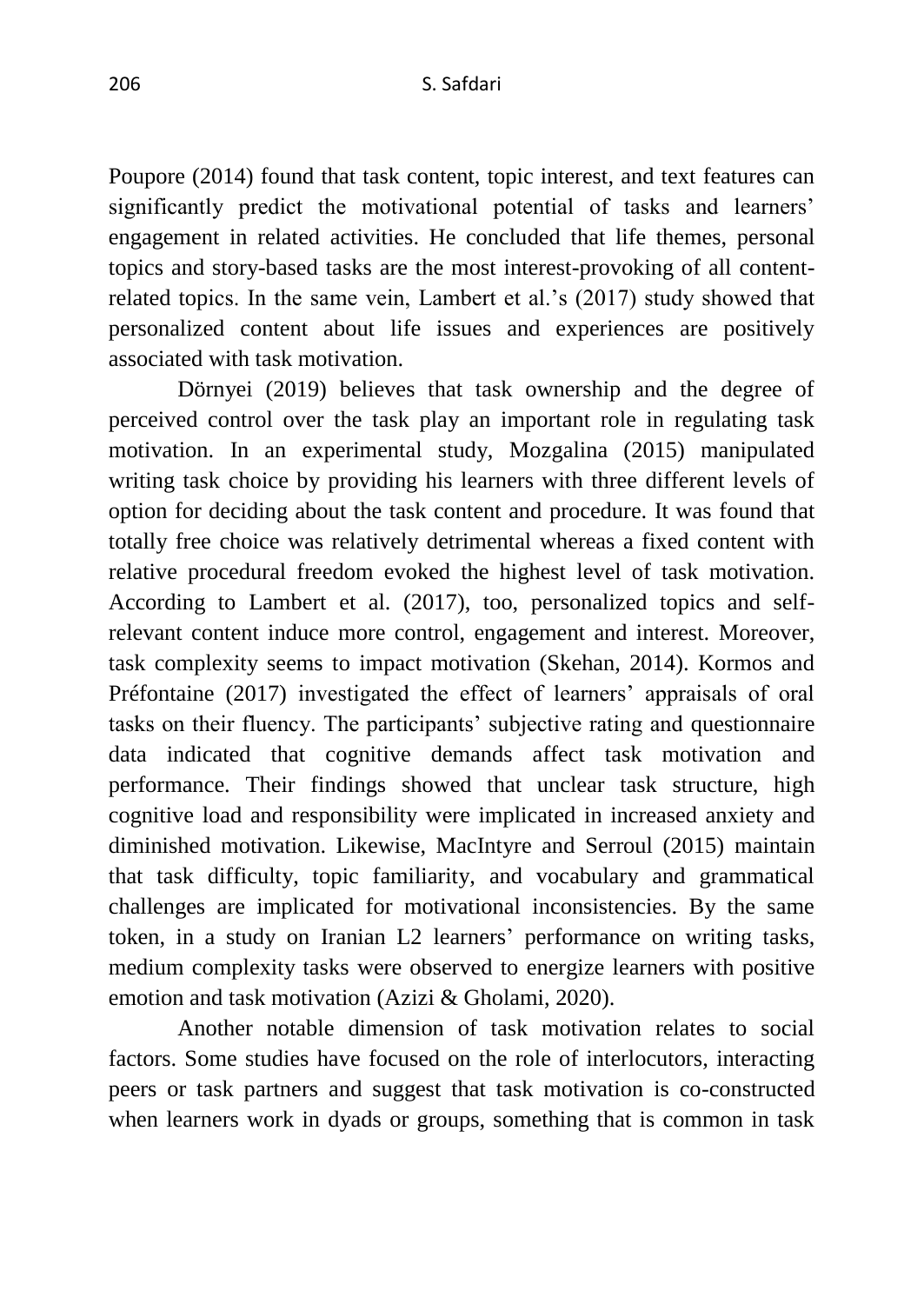execution (Dörnyei, 2000; Kormos & Dörnyei, 2004). This led to an ongoing surge of investigation into the nature and function of group work dynamics, defined as feelings of acceptance and comfort, "genuine sense of warmth, trust, cheerfulness, and accomplishment within the group" (Poupore, 2016, p. 724). Findings of such studies lend support to the positive impact of healthy group dynamics and connections on improving L2 learners' task motivation and performance and abatement of their anxiety (e.g., Guo et al., 2020; Azkarai & Kopinska, 2020; Leaming, 2021; Poupore, 2016).

Several scholars have reported task motivation to affect learner performance, involvement and learning outcomes, regardless of learners' general motivational profile (Dörnyei, 2019; Dörnyei & Kormos, 2000; Kormos & Dörnyei, 2004; Wang & Li, 2019). They highlight the necessity of choosing appropriate tasks with sufficient motivational energy to keep learners on track in their subsequent learning activities and performances. Supporting this position, Masrom et al. (2015) held the view that robust task motivation positively affects syntactic and lexical complexity of L2 learners' written products. Similarly, Azkarai and Kopinska (2020) argue that a motivating task would persuade learners to take part in more interactive episodes and engage in learning opportunities. Accordingly, Kormos and Préfontaine (2017) state that if learners develop a promising evaluation of task success and motivation, they will tend to engage in similar tasks in the future.

## **Transfer of Learning**

Transfer of learning is one of the most elusive concepts in the realm of learning and teaching (Long, 2015). The transfer takes place "when learning in one context or with one set of materials impacts on performance in another context or with another set of materials" (Perkins & Salomon 1994, as cited in James, 2018, p. 330). In fact, the value of instruction lies in the transfer of knowledge and learning; otherwise, there is no point in teaching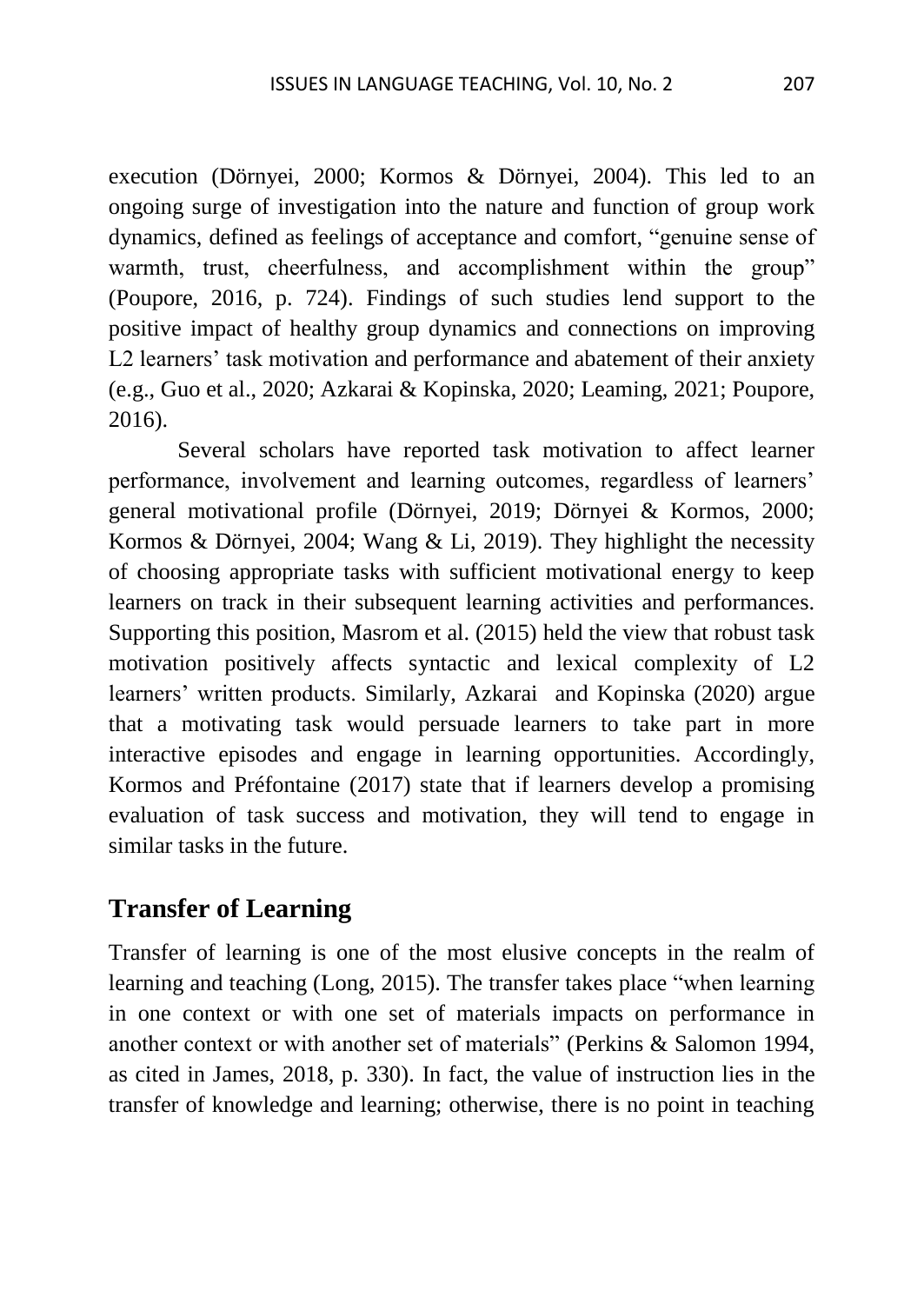and learning activities (Jeon, 2021). The concept of transfer is getting increasingly salient in task-based language teaching (TBLT) because achieving a comprehensible and practical understanding of the concept can pave the way to the efficient selection, planning and assessment of language learning tasks (Benson, 2016). As Long (2015) asserts, the major goal of TBLT is to enable L2 learners to use their acquired knowledge and skill in other communicative settings. Definitely, this aim may not be attained without the capacity of transferring the acquired knowledge to other situations. Nevertheless, there is little consensus regarding how the transfer of learning should be understood. Research has failed to provide enough evidence of transfer and there is ample disagreement on the factors which affect or predict transfer of learning (James, 2018; Larsen-Freeman, 2013).

Scholarly works on transfer of learning highlight several cognitive, emotional, motivational, contextual, and social variables and conditions that affect the transfer of learning. For example, it has been stated that transfer is more likely to happen between tasks of similar content domains (Benson, 2016; Spada et al., 2014). They assert that memory best serves transfer when encoding processes in working with the first task match retrieval processes in the second. Benson (2016) also foregrounds the importance of contextual similarities and memory demands in achieving effective transfer.

Some other scholars found that learners' perception of relevance, meaningfulness, and usefulness of tasks has a bearing on the transfer of learnt items. As an illustration, Green (2015) believes that learners' perception of task relevance and enjoyment can impact transfer. James (2012), too, remarks on the importance of value that learners place on a task and its contribution to transfer of learning. Following a similar individual focus, a number of studies have concentrated on the effects of motivational and attitudinal elements on transfer. For instance, some researchers suggest that a strong motivational base in a learning activity is the key to deep understanding which, ultimately, culminates in transfer of knowledge across different occasions (Haskell, 2001; James, 2012). Similarly, Pugh and Bergin (2006) found that motivation positively influences transfer by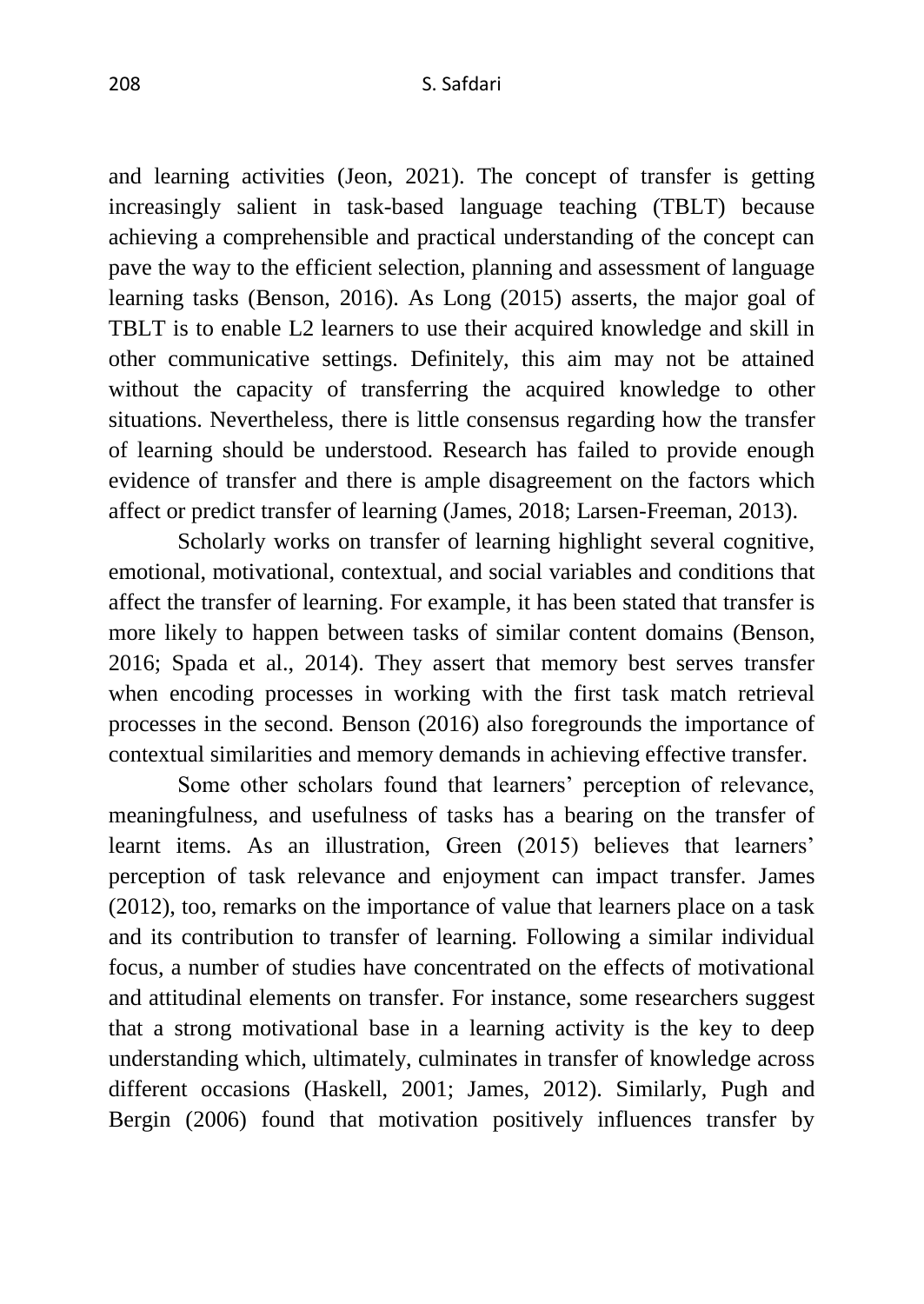improving the quality of initial learning, cognitive engagement, initiation of effort, and increasing learners' persistence. They state that task motivation can be raised if learners consider the task at hand to be useful and relevant. Billing (2007), too, believes that motivation promotes transfer of learnt materials through activating self-regulatory learning mechanisms, prompting cognitive and metacognitive strategies such as self-monitoring and self-reflection.

Furthermore, cognitive capacities have been highlighted to play a part in the successful transfer of learning. As a case in point, attention and noticing seem to promote transfer of learning (Billing, 2007; Saito, 2013). Amount of practice and provision of a variety of practice opportunities in multiple contexts are believed to improve transfer as well (Chang & Millet, 2016; James, 2018; Larsen-Freeman, 2013; Okuno & Hardison, 2016; Shintani & Ellis, 2014). Some of the scholars who have worked on these aspects insist that fruitful transfer of L2 knowledge, especially of form, warrants that learners do not internalize narrowed or localized rules; instead, they should acquire principles via induction and abstraction (Larsen-Freeman, 2013).

# **PURPOSE OF THE STUDY**

A review of literature on task motivation makes it clear that the potential effects of task motivation on transfer of leaned materials from one task to other tasks have not been dealt with and demand thorough investigation. Therefore, in order to scrutinize this subject, the following research questions have been addressed:

- 1. Does L2 learners' task motivation affect their learning transfer in terms of the English definite article use across tasks?
- 2. What are the different learning behaviors of L2 learners with high or low task motivation that affect transfer of learning?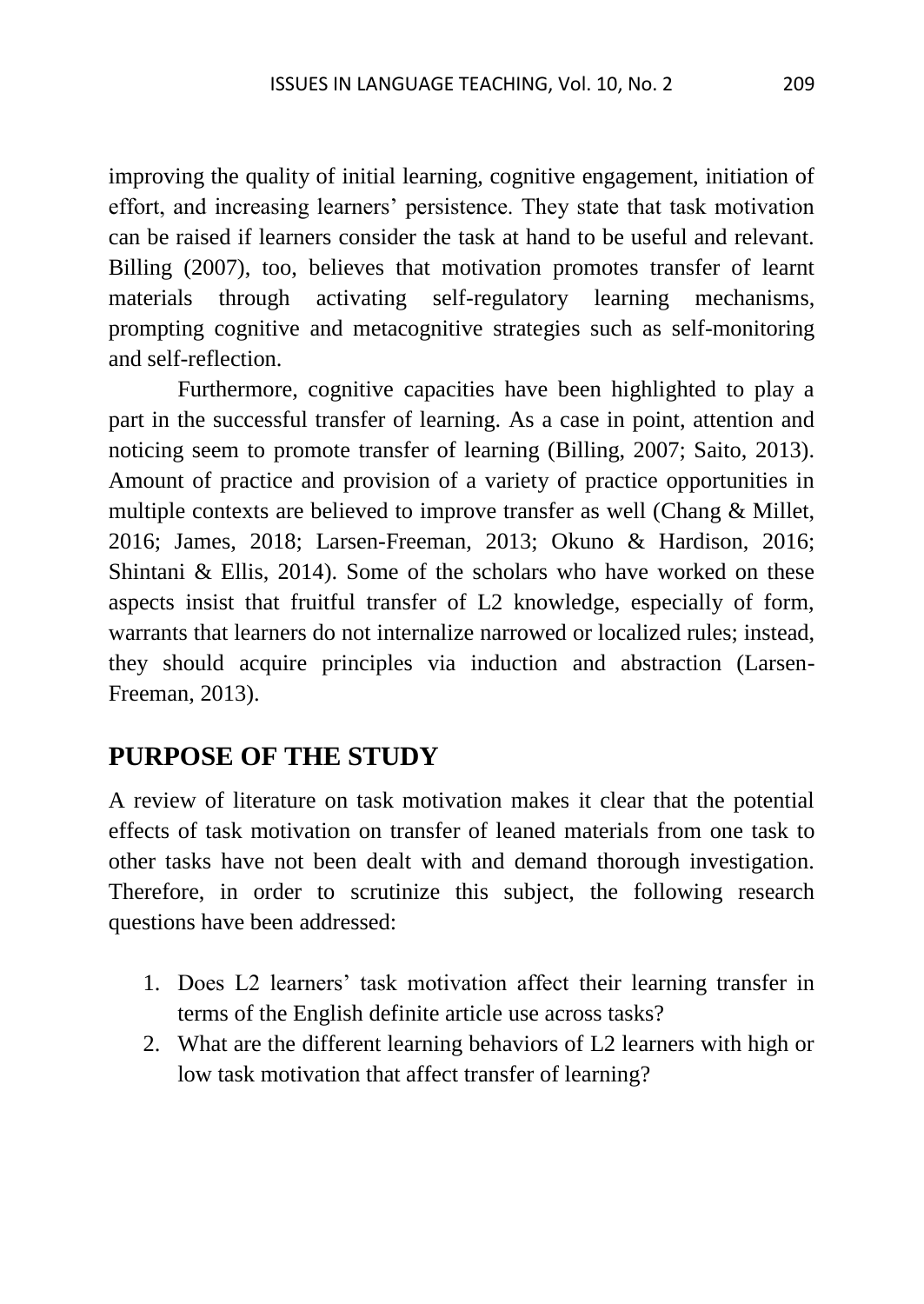# **METHOD**

# **Design**

Following Ary et al. (2019), this study was a mixed-methods research that followed an explanatory sequential design. First, quantitative data were collected using a test, a questionnaire and two tasks. Then, a few participants were recruited for the qualitative part and the data were obtained via interviews. Analysis and comparison of both data types result in complementarity and richer insight.

# **Participants**

The present study involved a convenience sample of 82 Iranian intermediate EFL learners (male  $= 37$ , female  $= 45$ ) who were learning English at two private language institutes in Mazandaran. The sample was drawn from an initial pool of 102 individuals. After the pre-test was administered, those test-takers who fell within one standard deviation above and below the mean score (n= 86) were selected to form the sample, and the remaining 20 students were excluded from the study. Furthermore, four other students were later excluded from the sample due to the mortality effect. They were absent in one or more data collection sessions. Thus, their results were also removed from the final dataset and the finalized sample comprised 82 participants. According to the placement mechanisms of the institutes, all participants were at intermediate level of proficiency. They attended language classes twice a week with each session lasting about 90 minutes. The ages of the participants ranged from 16 to 30 (Mean= 19.66, SD= 3.33). The first language of the participants was Persian. The students were taught by four teachers (female= 2, male= 2) in separate classes (a total of seven classes run by the four teachers). All the teachers held master's degrees in TEFL from Iranian universities and none of them had less than five years of teaching experience.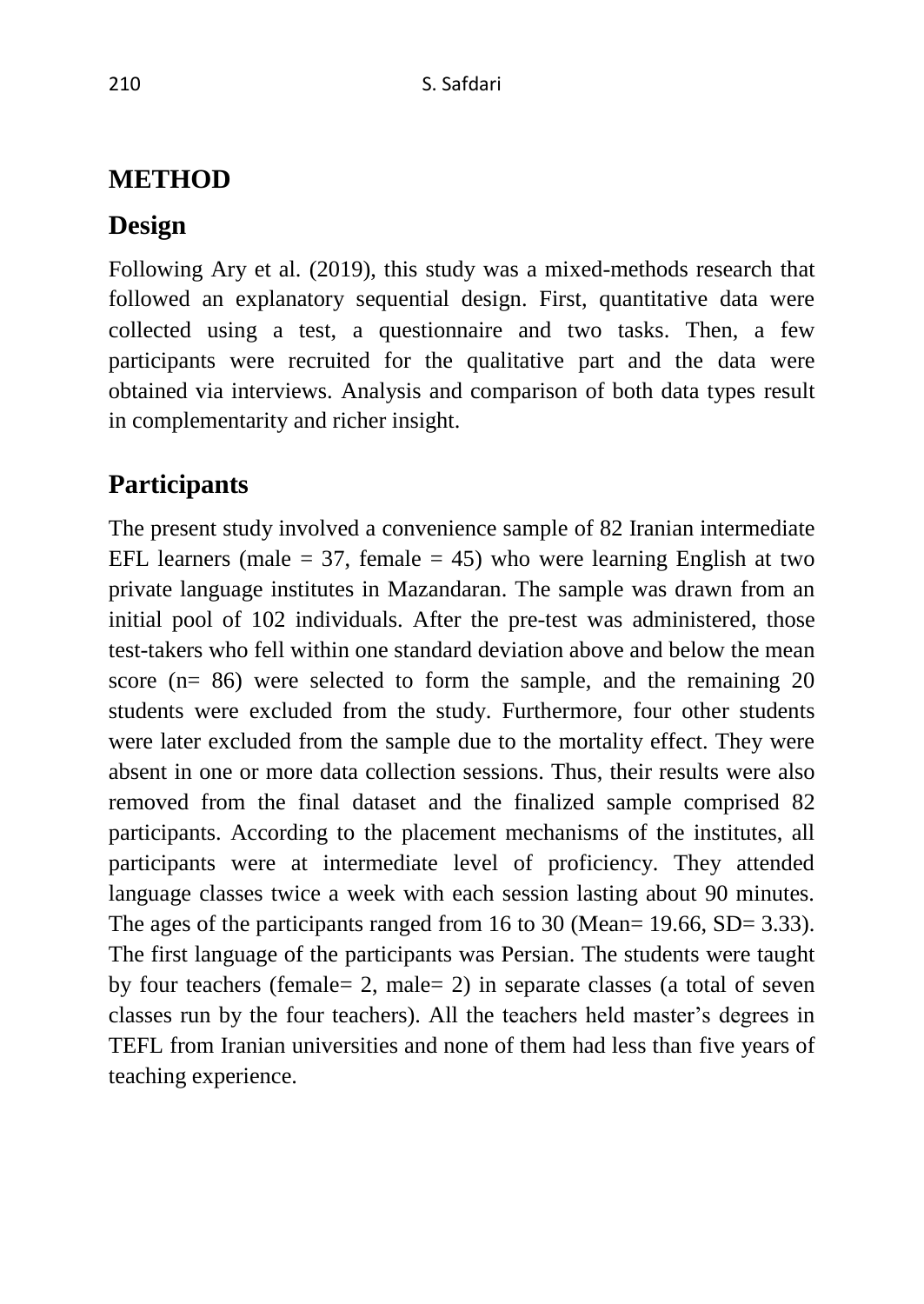## **Instrumentation**

#### *Task Motivation Questionnaire*

The major measurement instrument of the study was a self-report task motivation questionnaire which was adopted from Poupore (2016). The questionnaire was based on cognitive theories of motivation, particularly self-determination and expectancy-value theory. The instrument consisted of two sections. The first one contained nine five-point Likert-type items classified into four sub-scales including: task enjoyment (3 items), reported effort (three items), result assessment (two items), and task relevance (one item). The sum of the scores on all categories divided by the number of categories provides a measure of respondents' task motivation. The second section of the questionnaire included a few questions about respondents' names, ages, and gender. At the bottom of the page, there was a note in boldfaced letters which assured the students of the confidentiality of their information and obtained their consent to use the questionnaire data.

### *Test of the Definite Article*

The learning point of interest in the present study was related to the use of the English definite article (the). This is an area of knowledge where students experience great difficulty and quite often produce erroneous utterances (Lee et al., 2018). In order to measure participants' knowledge of the definite article, a test was developed by the author. It contained 21 multiple-choice items. There were three choices after each stem. Test takers were prompted to choose an option from among *a/an*, *the*, or *nothing* to complete the stem, as illustrated in the following example:

I wished Thomas an enjoyable and safe journey for his next trip to Alps.

- a. a/an
- b. the
- c. nothing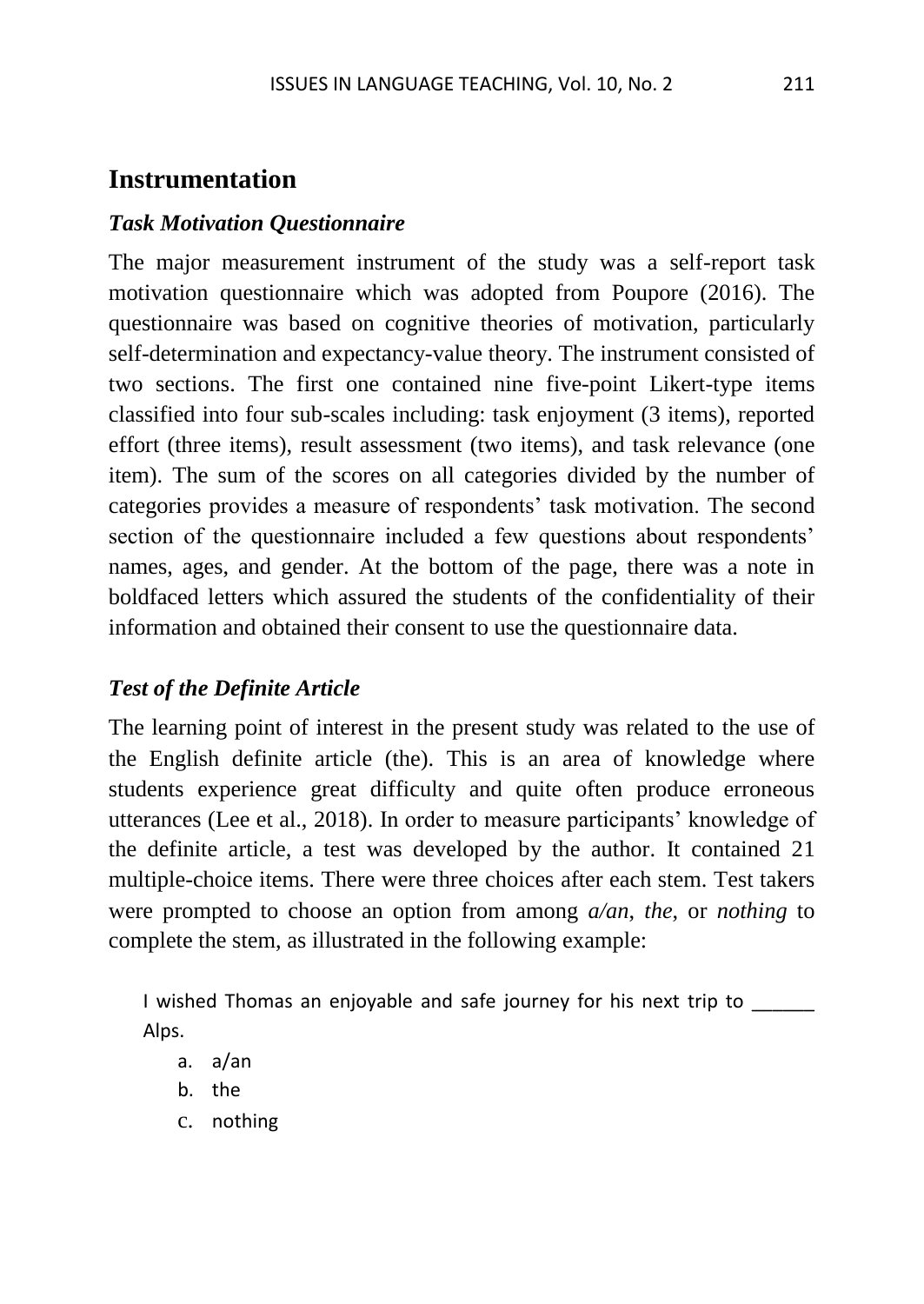The instances of the definite article use were intentionally selected to cover seven areas or categories where there is a rule to be applied to how the definite article is used. They included 1) names of countries with political terms (e.g., The USA, The Republic of Ireland), 2) unique entities (e.g., the sun, the equator), 3) geographical names of rivers, mountain ranges etc. (e.g., the Alps, the Red Sea), 4) names representing a general class or inventions (e.g., the telephone, the elephant), 5) musical instruments (e.g., the piano, the violin), 6) plural names of countries and islands (e.g., The Netherlands, The Maldives), and 7) names of cities, countries, lakes, mounts, abstract nouns etc. where the definite article should be avoided (e.g., Japan, football). Every category was represented by three test items.

The final version of the test was subjected to content validity analysis. Three CELTA certified teachers of English with at least 16 years of experience read through the items and confirmed their suitability. Then, the test was administered to a group of 12 intermediate English learners. They took the test and answered the items without any misunderstanding, making sure that the content was suitable for learners of that level. The reliability of the test was calculated by using KR-21 yielding an estimate of .80 which indicates good reliability.

#### *Tasks*

Two tasks were used in the present study: a consciousness-raising task and a picture story writing task. They are fully described below.

*Consciousness-raising Task:* A reading passage of about 400 words entitled "Wonderful natural beauties of the world" was purposefully composed to incorporate sufficient instances of the definite article use or avoidance. Care was taken to give enough room to all seven categories of the definite article. The content centered around four natural wonders including Mount Everest, the Amazon River, The Aurora Australis, and the Angel Oak. A total of 20 instances, where the definite article was correctly used or avoided, were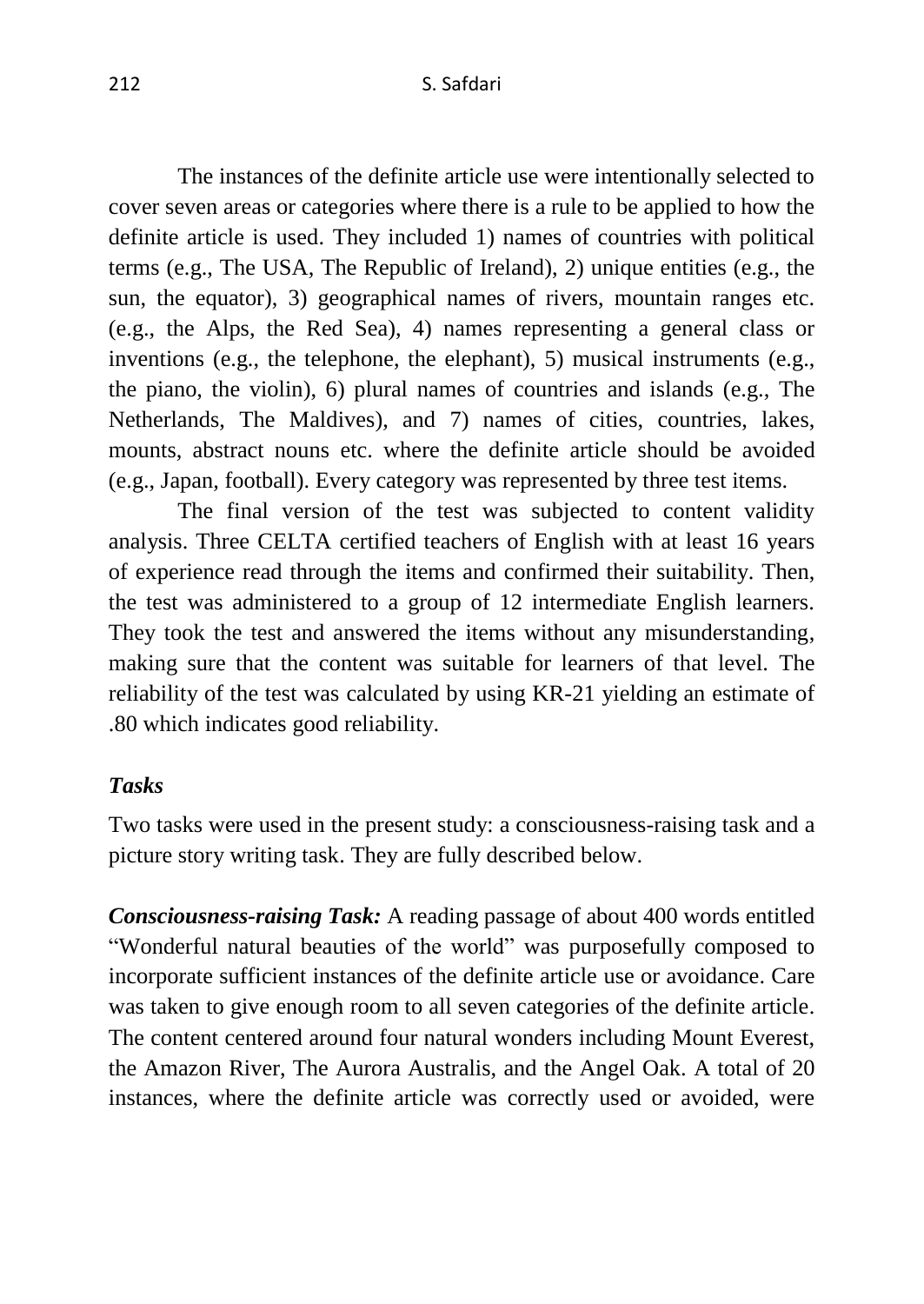printed in bold and underlined so as to attract students' attention for the form-focused part of the task.

The task begins with a few warm-up questions and a meaningfocused purpose is set. The goal of reading is to decide which one of the four phenomena is more wonderful or amazing than the others and is worth being on one's to-visit list. Thus, brief discussion and exchange of personal opinions after the reading phase are necessary. After the meaning-focused phase is accomplished and the outcome is achieved, students' attention is drawn towards the boldfaced words and phrases, most of which include the definite article (15 out of 20) and five of them lack one. Then, the students are encouraged to work in groups or pairs (depending on class size) to extract rules governing the application of the definite article and formulate them inductively. In the meantime, the teacher moves around the room and provides feedback and help when necessary. Finally, the extracted grammatical rules are shared and finalized by students.

*Picture Story Writing Task:* This task called "Donny's travels and experiences" was especially designed by the author for the present study to assess how participants use their acquired knowledge of the definite article in composing new sentences. A sizeable colorful map of the world was prepared for the task. On the map, several items were enlarged and made salient. They were drawn disproportionately larger; for example, a kangaroo, as the national animal of Australia or the flag of Japan covered half of the surface of their respective countries. The items of interest comprised various natural, cultural, political and geographical entities (e.g., rivers, mountain ranges, some animals, countries, cities, famous organizations like the UN, a few cultural items such as musical instruments, some geographical features, etc.). A few isolated content words or phrases were written next to each item to provide information to help students in generating relevant sentences. For instance, the words *pacific ocean*, *largest*, *world* appeared on the Pacific Ocean, or the words *peacocks*, *heavy tail*, *fly* appeared next to a peacock on India. No definite articles or other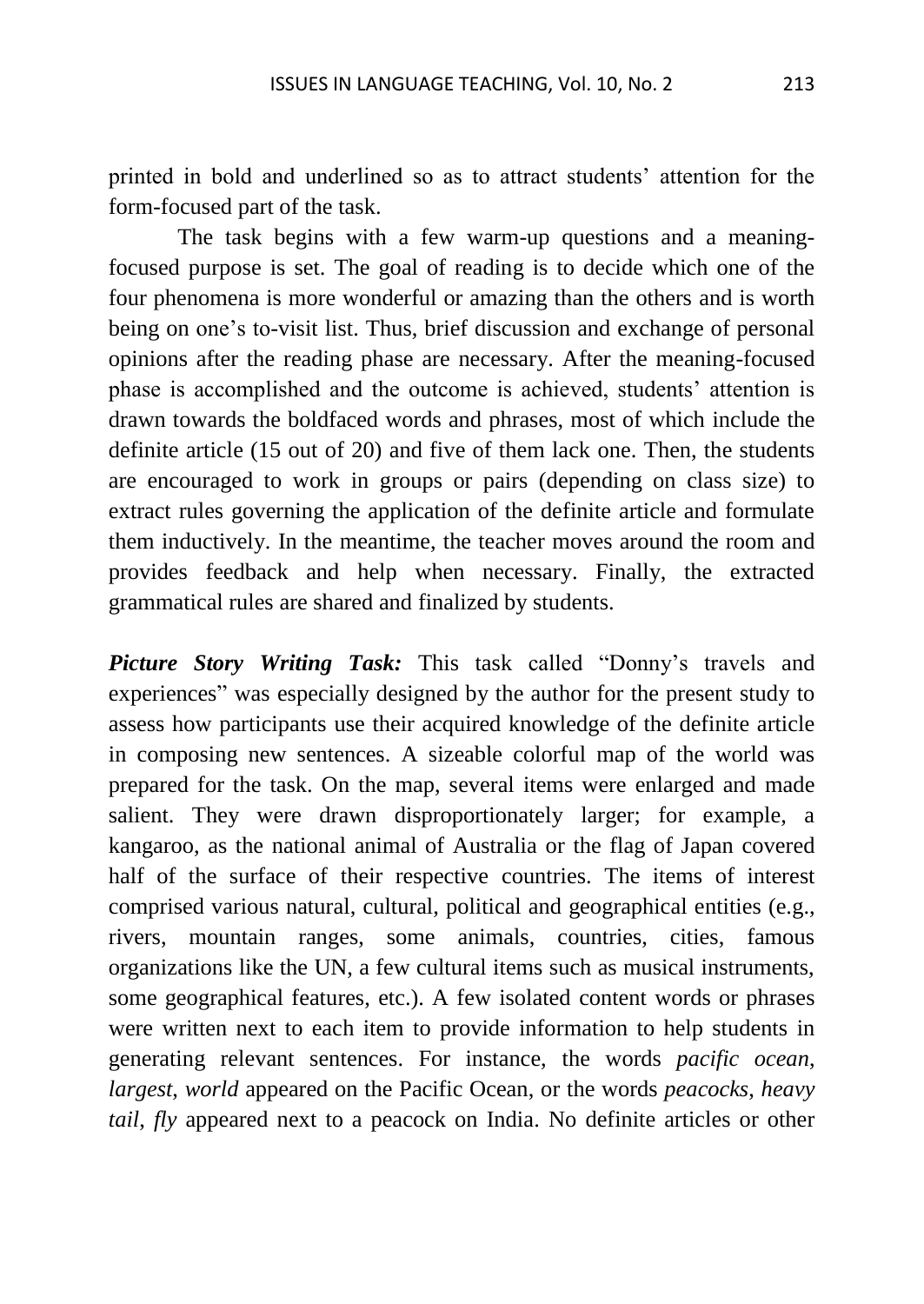function words were provided. The students are also made aware that the content words must be strung together by using grammatical words or functional morphemes from their own so that finally, they come up with a complete and correct sentence. There were 10 starting and ending points marked around the edges of the map.

To implement the task, students are supposed to pick a starting point of their own choice and then draw a line across the map to connect it to one of the ending points on the other side. Then, they should guide Donny, the imaginary character, through the designated points along the drawn path that takes Donny across the world. The objective is to write a short narrative about the places Donny visits and the things he experiences and learns. Students are instructed to write at least three sentences for each one of the illustrated points that Donny meets: one sentence reporting his movement, arrival, or departure (e.g., Donny arrived in India), another sentence describing something he gets involved in (e.g., He saw a beautiful peacock), and a third one explaining factual information about the specific item (e.g., Despite their heavy tail, peacocks can fly). Nevertheless, they are free to write more sentences or form any sentences that fulfill the task goal.

*Focus-group Interview***:** A focus-group interview was used as the qualitative data collection instrument. A total of 16 participants were invited to take part in focus group interviews. The sample was purposefully recruited to incorporate two groups of extreme cases: eight learners with the highest mean scores for task motivation (male= 4, female= 4), and eight learners who had the lowest mean scores on the same scale (male = 5, female= 3). Initially, the aim of the interview was explained to the participants and their consent was received. The two groups were interviewed separately to ensure respondents' comfort. The major objective of the interviews was to identify the different ways by which learners, affected by varying levels of task motivation, approach tasks and transfer the acquired knowledge to the following tasks. Thus, during the interviews, the researcher asked a few prompt questions about the participants' specific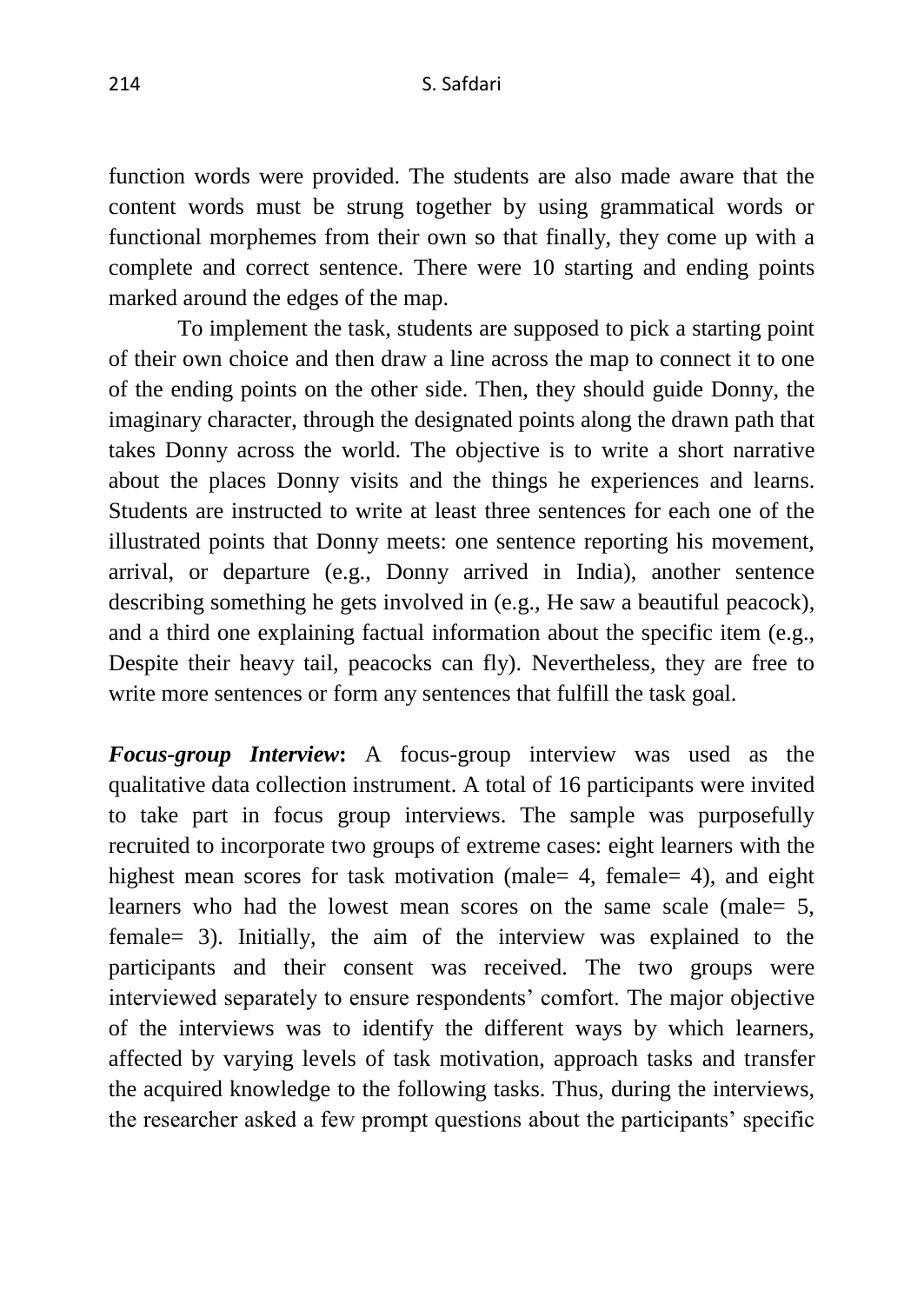feelings and experiences with the tasks, their encounter with them, their perception of task enjoyment and relevance, their expended effort to involve in learning, their strategies to deal with the tasks and the way they engaged in learning and transferring the learning content. Both interview sessions were conducted and audio-recorded by the author, and each took around 90 minutes to finish. The language used was Persian to allow maximum expression of thoughts.

#### *Procedure*

As a mixed-methods project, this study contained two phases of data collection: a quantitative phase followed by a qualitative one. Prior to data collection, the schedule and procedure were shared with the participating teachers. They were briefed on the details of the work, task goals and contents. The quantitative phase of the study was carried out in four steps that took around two weeks to complete. At the outset, the test of the definite article was administered as the pre-test. Results of the test were used to homogenize the participants as to their knowledge of the definite article. The second step was taken during the following week when the consciousness-raising task (Task 1) was performed in all the classes. This task was intended to provide L2 learners with knowledge of the content domain. According to the teachers' reports, Task 1 was implemented in 40 minutes on average. The third step was administering the task motivation questionnaire immediately after Task 1 was completed. The participants filled in the questionnaires and expressed how motivated they felt about the task they had just executed. Around a week later, the fourth step was taken when the picture story writing task (Task 2) was performed. This task took about 20 minutes to finish. The purpose of the second task was to assess the quality of transfer of learning from the first task. Two days after the first phase of data collection was accomplished, the interview was done.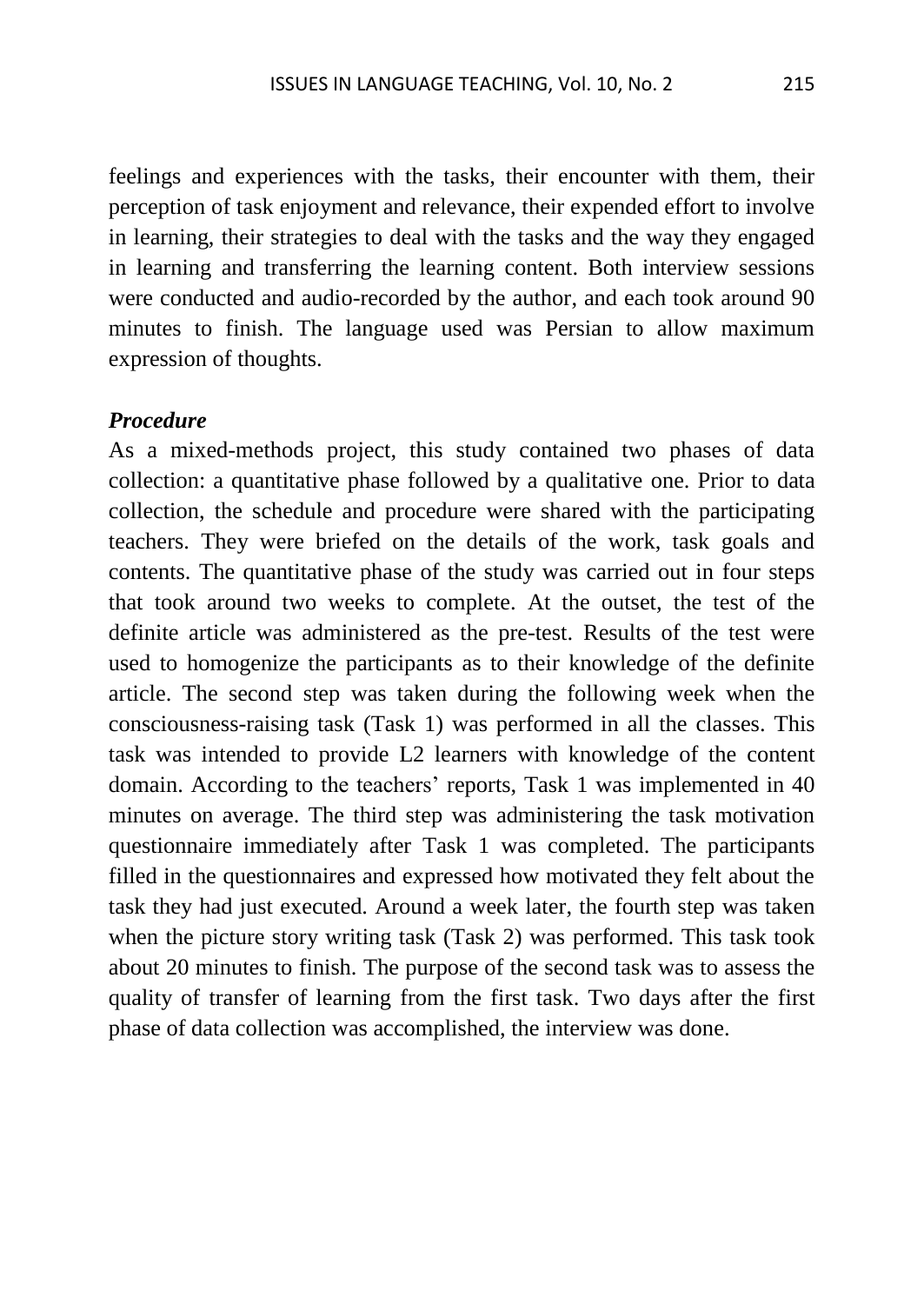### **Data Analysis**

Each individual participant had three independent measures: (a) a pre-test score (0-21), (b) a task motivation mean score denoting their motivation on the first task (1-5), and (c) a score representing accuracy on Task 2. Accuracy on the task was computed and reported in percentage points. This was done by dividing the number of instances where the definite article was correctly used or avoided by the total number of cases where knowledge of the definite article should have been applied (in the seven categories under investigation). The resulting number was then multiplied by 100 to be converted into a comparable percentage value. The quantitative data were subjected to analysis by using SPSS version 20. Based on their task motivation mean scores, the participants were divided into three groups of low task motivation (LTM) (Mean = 1-2.33), medium task motivation (MTM) (Mean  $= 2.34 - 3.67$ ), and high task motivation (HTM) (Mean  $= 3.68 - 3.67$ ) 5). Then, by running an analysis of variance (ANOVA), performances of the three groups on Task 2 were compared to see whether learners' level of task motivation determines how well they transfer knowledge to the succeeding task.

The qualitative data were analyzed through thematic coding analysis with a semantic approach (Braun & Clarke, 2006). The interviews were transcribed and carefully read through several times to establish familiarization. Then, units of meaning and meaning-carrying elements were highlighted and assigned a code for achieving data reduction. Next, tentative categories were developed by combining related codes that could be accumulated under the same category. After that, categories were mindfully examined and where possible, they were linked to other categories to form themes. Throughout the whole process, constant comparison and iterations were utilized to find potential similarities and differences between codes and categories and to crosscheck whether formed combinations and melds were consistent with the data.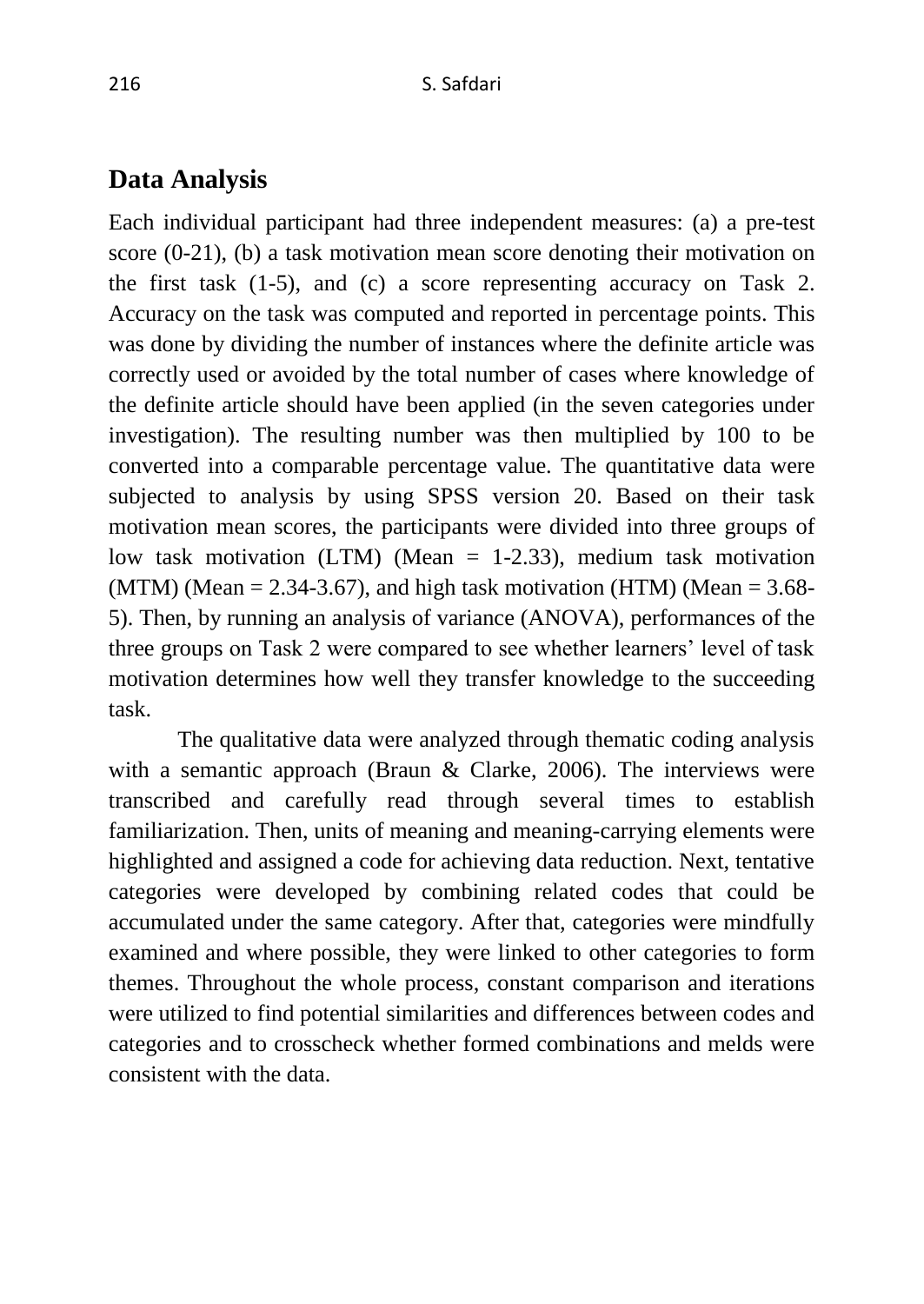## **RESULTS**

# **Quantitative Data**

Descriptive statistics of the pre-test are presented in Table 1. As already described, all the scores fell within one standard deviation above or below the mean hence, leaving no outliers.

| Number of<br>items | Number<br>of<br>test takers | Min. | Max. | mean |  |
|--------------------|-----------------------------|------|------|------|--|
|                    |                             |      |      |      |  |

**Table 1:** Descriptive Statistics of the Pre-test

Table 2 summarizes the questionnaire data. As mentioned before, for better comparison and analysis, the participants were categorized into three groups on the basis of their performance on the questionnaire. Thus, each group included a different number of learners (LTM= 24, MTM= 31, HTM= 27). Their mean scores on each sub-scale are separately provided in Table 2. However, since the sum of each participant's scores on all sub-scales makes up their task motivation index, the overall index is considered as the major indicator of task motivation. Evidently, there is great variation among the groups. The LTM group (Mean  $= 1.15$ , SD $= 0.31$ ) gained a low mean score. The MTM group (Mean=  $2.70$ , SD=  $0.35$ ) was clearly set off from the LTM group by a wide margin. Finally, the HTM group (Mean=  $3.73$ , SD=  $0.38$ ) obtained the highest means on all measures and experienced the highest level of task motivation. The overall measure of the participants taken together is also given in the last column of Table 2.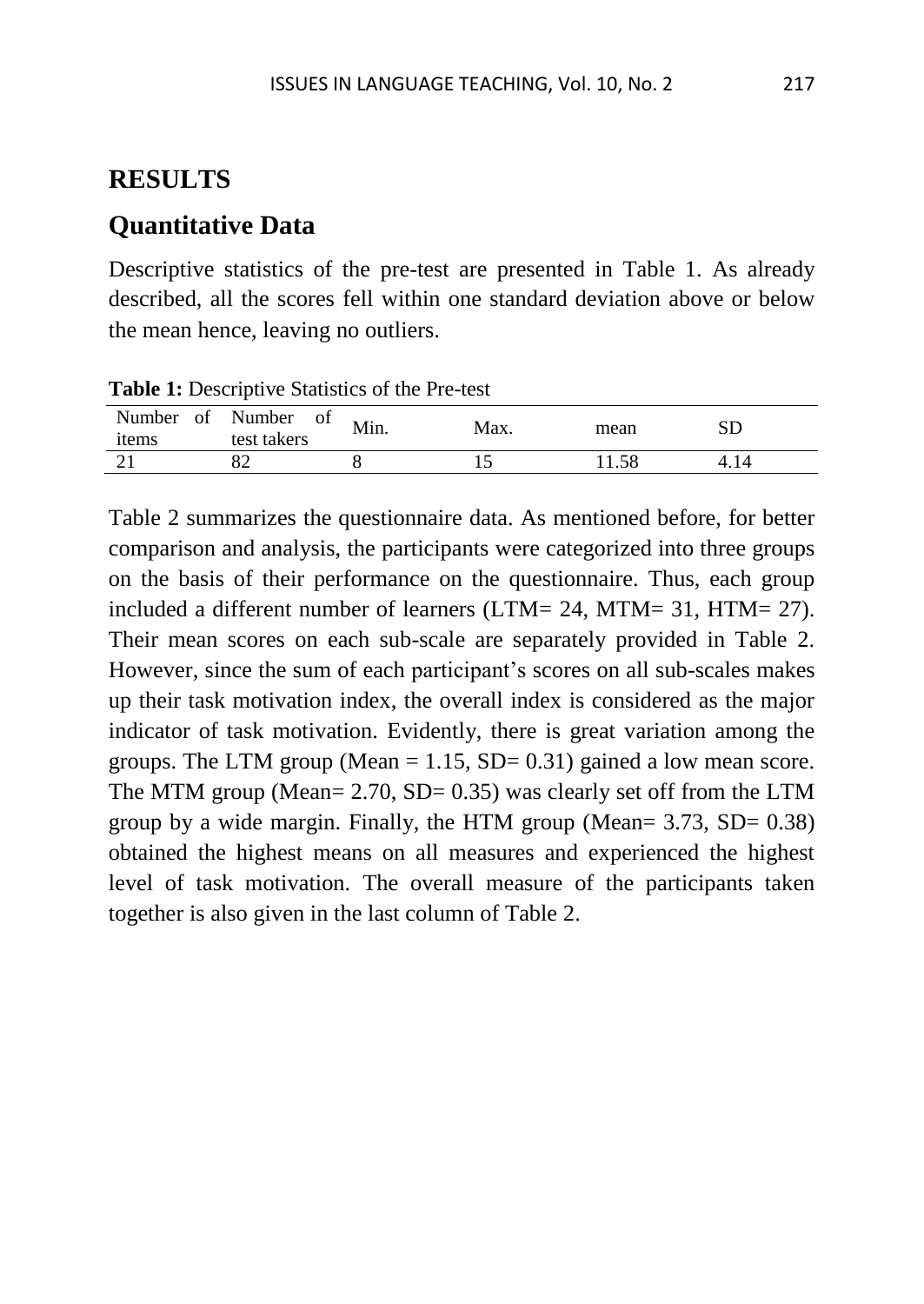|                               |                             | $LTM$ (n= 24) |           | MTM $(n=31)$ HTM $(n=27)$ |      |      |      | Total<br>$(n=82)$ |      |
|-------------------------------|-----------------------------|---------------|-----------|---------------------------|------|------|------|-------------------|------|
| <b>TMQ Scales</b>             | N                           | Mean          | <b>SD</b> | Mean                      | SD   | Mean | SD   | Mean              | SD   |
| Task enjoyment                | 3                           | 1.41          | 0.29      | 2.81                      | 0.33 | 3.68 | 0.34 | 2.65              | 0.31 |
| Reported effort               | 3                           | 1.89          | 0.30      | 2.63                      | 0.43 | 3.71 | 0.46 | 2.69              | 0.39 |
| Result<br>assessment          | $\mathcal{D}_{\mathcal{L}}$ | 1.49          | 0.38      | 2.66                      | 0.36 | 3.78 | 0.44 | 2.70              | 0.38 |
| Perceived<br>relevance        |                             | 1.70          | 0.23      | 3.09                      | 0.32 | 4.47 | 0.28 | 3.17              | 0.30 |
| Overall<br><b>TM</b><br>index | 9                           | 1 1 5         | 0.31      | 2.70                      | 0.35 | 3.73 | 0.38 | 2.61              | 0.34 |

**Table 2:** Descriptive Statistics of the Task Motivation Questionnaire

*Note*. TM= task motivation, TMQ= task motivation questionnaire, HTM= high task motivation, LTM= low task motivation, MTM= medium task motivation

In order to see whether the participating groups, with varying degrees of task motivation, have performed differently on the following task, their mean scores on Task 2 were compared. Table 3 presents the descriptive statistics of Task 2 performance. The average accuracy rates of the learners after the initial exposure are presented. The descriptive statistics suggest that on Task 2 the HTM group outperformed the other groups, and the MTM group outperformed the LTM group.

**Table 3:** Descriptive Statistics of the Three Groups' Performances on Task 2

|          | <b>LTM</b> | SD   | MTM         | SD | <b>HTM</b>  | <b>SD</b> | Total  | SD   |
|----------|------------|------|-------------|----|-------------|-----------|--------|------|
| Task     |            |      |             |    |             |           |        |      |
| mean     | 38.44%     | 6.69 | 50.15% 9.17 |    | 58.41% 7.09 |           | 49.73% | 7.69 |
| accuracy |            |      |             |    |             |           |        |      |
| rate     |            |      |             |    |             |           |        |      |

*Note*. HTM= high task motivation, LTM= low task motivation, MTM= medium task motivation

To see whether the observed differences were statistically significant a oneway ANOVA was conducted. The normality of the data was checked with the Kolmogorov-Smirnov test, producing a significance value of 0.08 which indicated that the data were normally distributed. Also, the result of Levene's test ensured the homogeneity of variances (sig= 0.19). After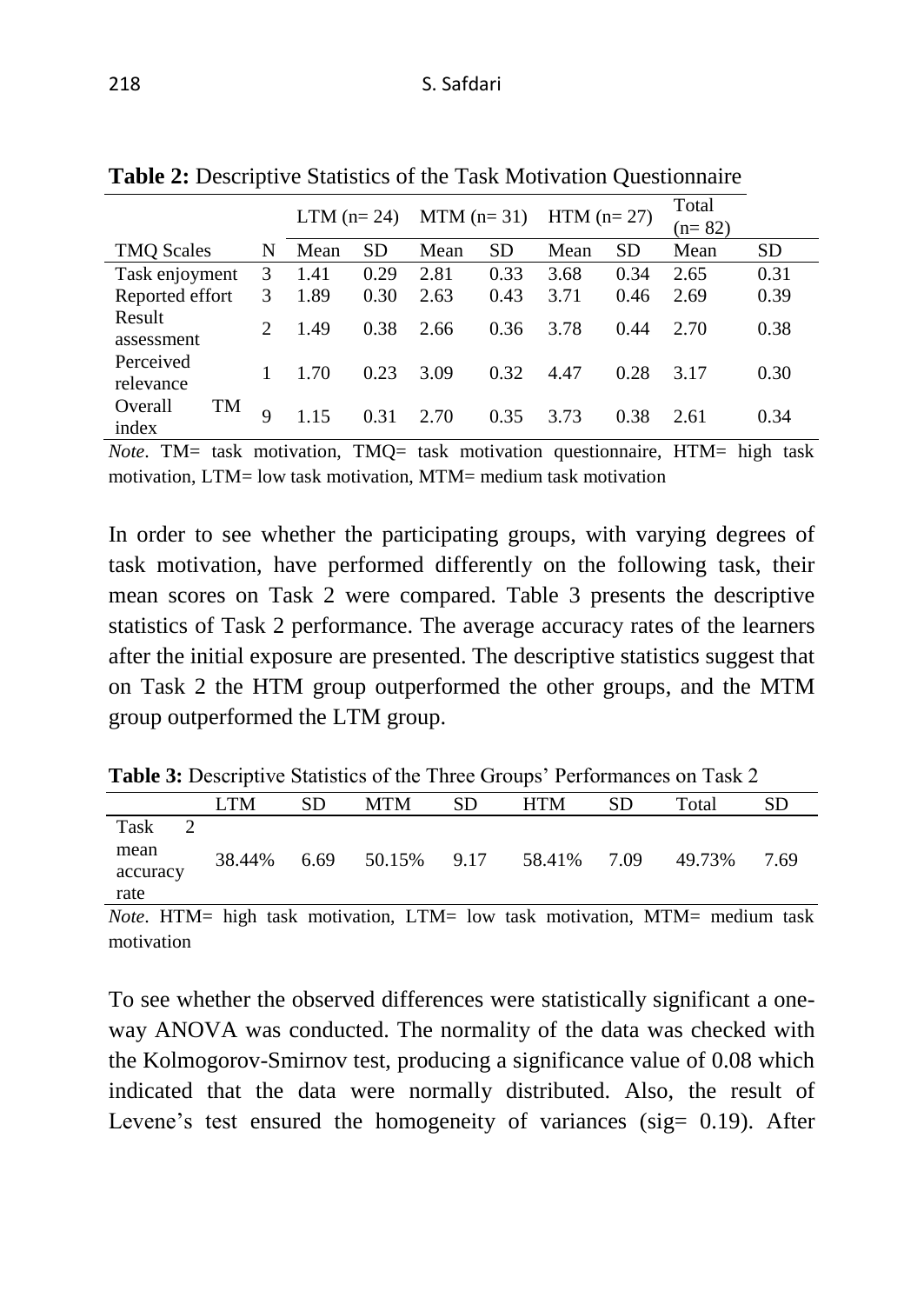running the ANOVA, it was found that there was a statistically significant difference among the performances of the three groups on Task 2  $[F(2,79)]=$ 60.29, p< .000,  $\eta^2$  = 0.47] (see Table 4). The eta squared suggests a large effect size. Thus, the magnitude of the observed difference was substantial.

Multiple comparisons of means shed further light on the observed differences. As illustrated in Table 5, Post-hoc comparisons by using Tukey HSD test demonstrated that the mean score for the HTM group (Mean  $=$ 58.41, SD= 7.09) was significantly higher than both the MTM group (Mean  $= 50.15$ , SD=9.17) and the LTM group (Mean  $= 38.44$ , SD=6.69) at p= 0.000. Moreover, the mean score for the MTM group was significantly higher than that of the LTM group at  $p = 0.000$ . This means that there were significant statistical differences between all the groups with the MTM group outdoing the LTM group, and the HTM group outdoing both of them.

| Sum<br>Squares | οf<br>df | Mean<br>Square |       |       |
|----------------|----------|----------------|-------|-------|
| 7683.63        |          | 3841.81        | 60.29 | 0.000 |
|                |          |                |       |       |
| 8538.43        | 79       | 63.72          |       |       |
| 16222.06       |          |                |       |       |
|                |          |                |       |       |

**Table 4:** One-Way ANOVA for Task 2

| $(1)$ group | $J)$ group | Mean Difference (I- | Srd. Error | Sig.  |
|-------------|------------|---------------------|------------|-------|
| <b>LTM</b>  | <b>MTM</b> | $-11.71$            | 1.757      | 0.000 |
|             | <b>HTM</b> | $-19.97$            | 1.577      | 0.000 |
| <b>MTM</b>  | <b>LTM</b> | 11.71               | 1.757      | 0.000 |
|             | <b>HTM</b> | $-8.260$            | 1.700      | 0.000 |
| <b>HTM</b>  | <b>LTM</b> | 19.97               | 1.577      | 0.000 |
|             | <b>MTM</b> | 8.260               | 1.700      | 0.000 |

**Table 5:** Task 2 Multiple Comparisons

# **Qualitative Data**

After the completion of data analysis, four major themes emerged which are presented in the following section. These themes represent the differences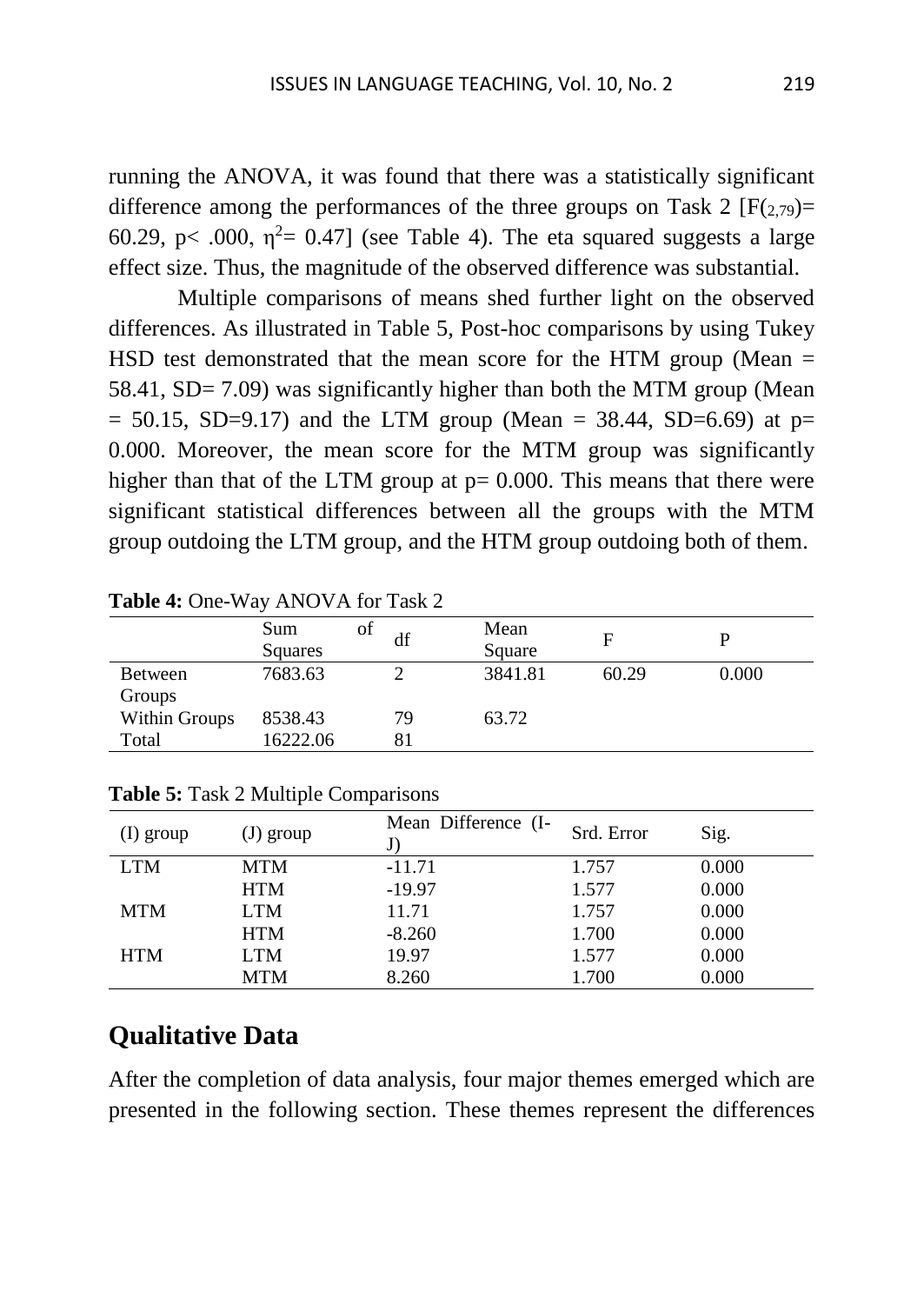between LTM and HTM learners. Excerpts from respondents' statements are chosen to exemplify the themes and bring them to life. Pseudonyms are used instead of individuals' real names to guarantee their anonymity.

### *Positive Task Appraisal*

Learners' perception of the task seemed to be a significant element differentiating the HTM and LTM groups. Being a sparse concept in statements of the latter group, task appraisal proved to be a crucial component of the former groups' behavior. Motivated learners confirmed to have had a positive view of the task in terms of its relevance, functional value and necessity. Mina, one of the motivated learners, commented:

*[The definite article] is an essential grammatical point, yet hard to capture. I have always had a tough time trying to get to grips with it. However, you need to know it well, otherwise… your speaking and writing will be sloppy and flawed. So, when I learned that we were to work on the [definite article] I had my own reasons to attend carefully.*

Interestingly, four of the motivated learners emphasized that they had the intention to learn and internalize the rules of the definite article and were already looking for such opportunities. This is illustrated in what Rastin said:

*My teachers and friends believe that I am a fluent speaker and a good writer. Nevertheless, I have had a mixed feeling… there has been an imbalanced development. My fluency and communicative abilities have grown, but some delicate grammatical nuances, especially the… fail and frustrate me. I was aware that… I needed practice. So, I did it with full devotion.*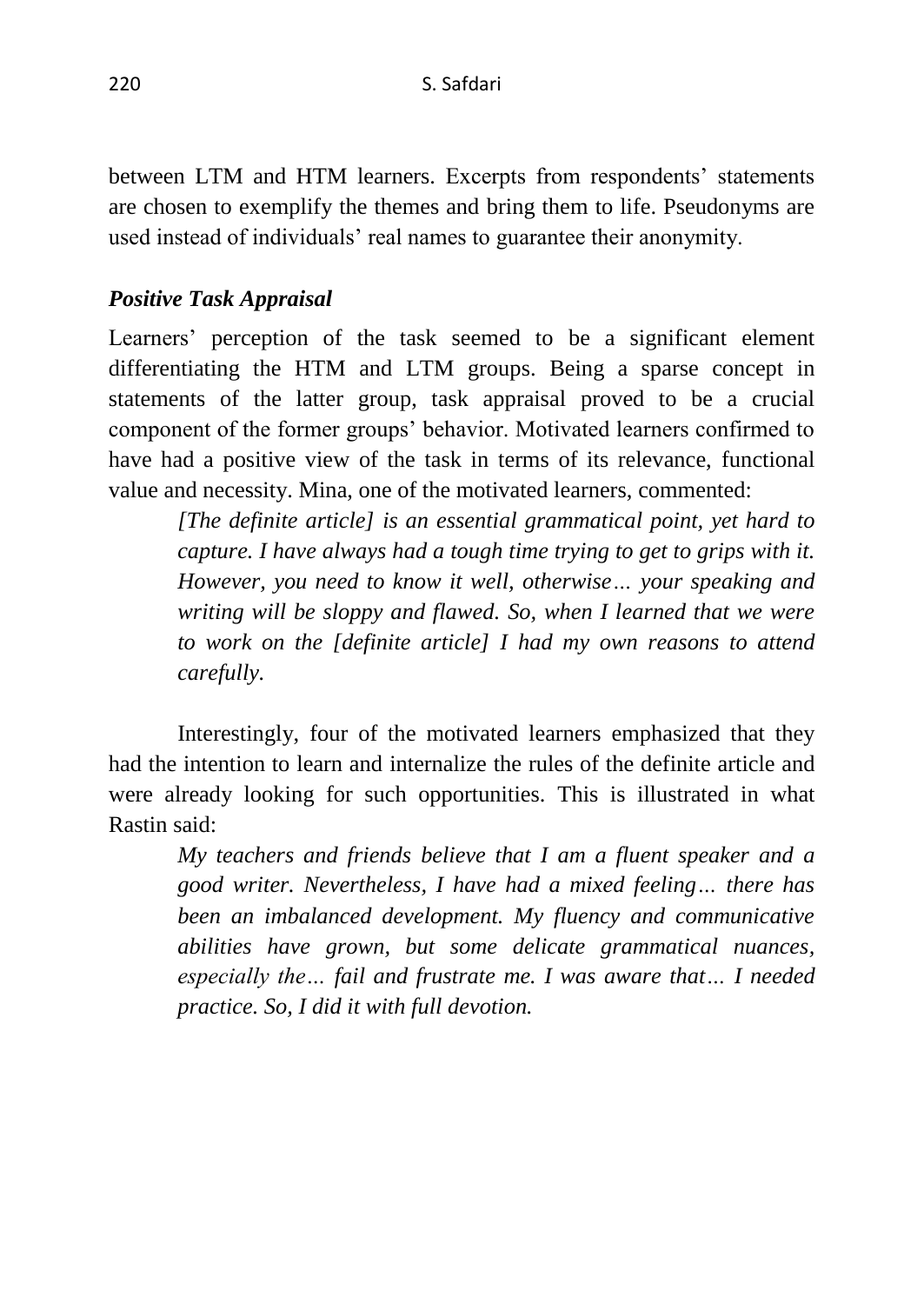#### *Peer Effect*

Peers were reported to exert remarkable motivational influence during pair or group work. There were reports that energetic and enthusiastic learners inspired their partners by imparting excitement and enjoyment. Conversely, a few respondents believed that their partners' lack of diligence created an air of indifference or reluctance that caused their initial motivation and enthusiasm to subside. As an illustration, Parisa, from the LTM group, asserted that:

*I can't say that I was working with determination. Nevertheless, I … had been concentrating on the materials. After I got paired with Mahsa, … she seemed not to care about the task and showed me a funny drawing on his book cover… that put an end to my concentration … instead we began muffling our giggles. I lost the track. Now I can say that I just forgot about the whole activity.*

Hooman, an HTM learner, experienced peer effect differently. He described his teamwork with an earnest classmate who takes work seriously:

*A good partner is a must in language learning. I always join Khosrau in group activities because of his disciplined manner. During our group work… He started to draw a grid … or table to classify the words... when you see his organized work, you think if you … don't work the same way, you are going to miss something critical and fall badly behind.*

#### *Effort and Extra Work*

The third major theme was about expending effort and spending time on practicing the newly learnt materials. All the motivated learners affirmed that doing several rounds of practice and engaging in extra exercises had been an indispensable part of their encounter with the new lesson. They maintained that the in-class part of the task was merely a starting point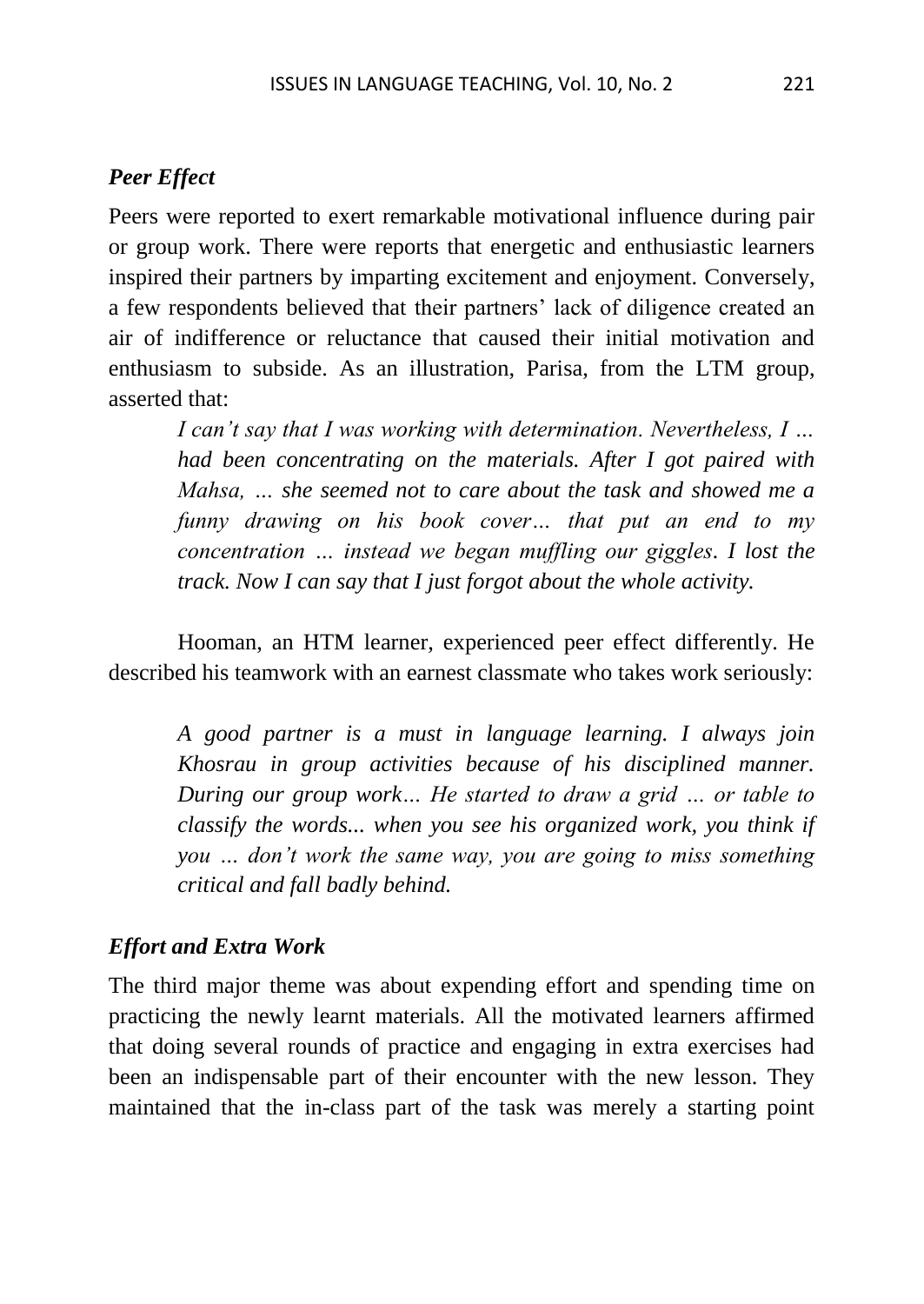which led to further independent and persistent practice to rehearse the rules and automatize their application. None of the LTM group learners mentioned any out-of-class self-practice. Shirin, an HTM learner, narrated her persistent and autonomous practice:

*Habitually, when something is valuable and important, I keep on [learning] even after the class is finished, especially when there are rules or regulations that must be committed to memory. Three times, I referred to my notes… from the first task and composed several… sentences and phrases on my own to give myself further exercise.*

Likewise, Shadi talked about his diligent engagement with new information and mentioned that he had practiced it in other contexts:

*I did quite well on Sunday [i.e., on Task 2]. After the first encounter in the classroom, I reviewed the rules in… English Grammar in Use and did the related exercises. Also, I visited two language learning websites that offered free grammar practice, found the related exercises… and worked with them. Thus, I had a fresh and alert mind on Task 2.*

## *Deploying Self-regulation Strategies*

In motivated learners' statements, frequent examples of self-regulation strategies showed up. Their accounts of their learning behavior indicated deployment of self-assessment, self-reflection, and some learning strategies (e.g., note-taking, rehearsal, and organization). The following quotes are quite revealing in this regard. For example, Hooman, a motivated learner, asserted that:

*I made a simple plan to learn the principles… First, I summarized the rules, classified them, and did some exercise at home by using a self-study website. After every five or six [items], I checked the answers and evaluated myself. This procedure always works for me.*

LTM learners, too, showed understanding of self-regulation. Nonetheless, they seemed not to apply such strategies in this study. In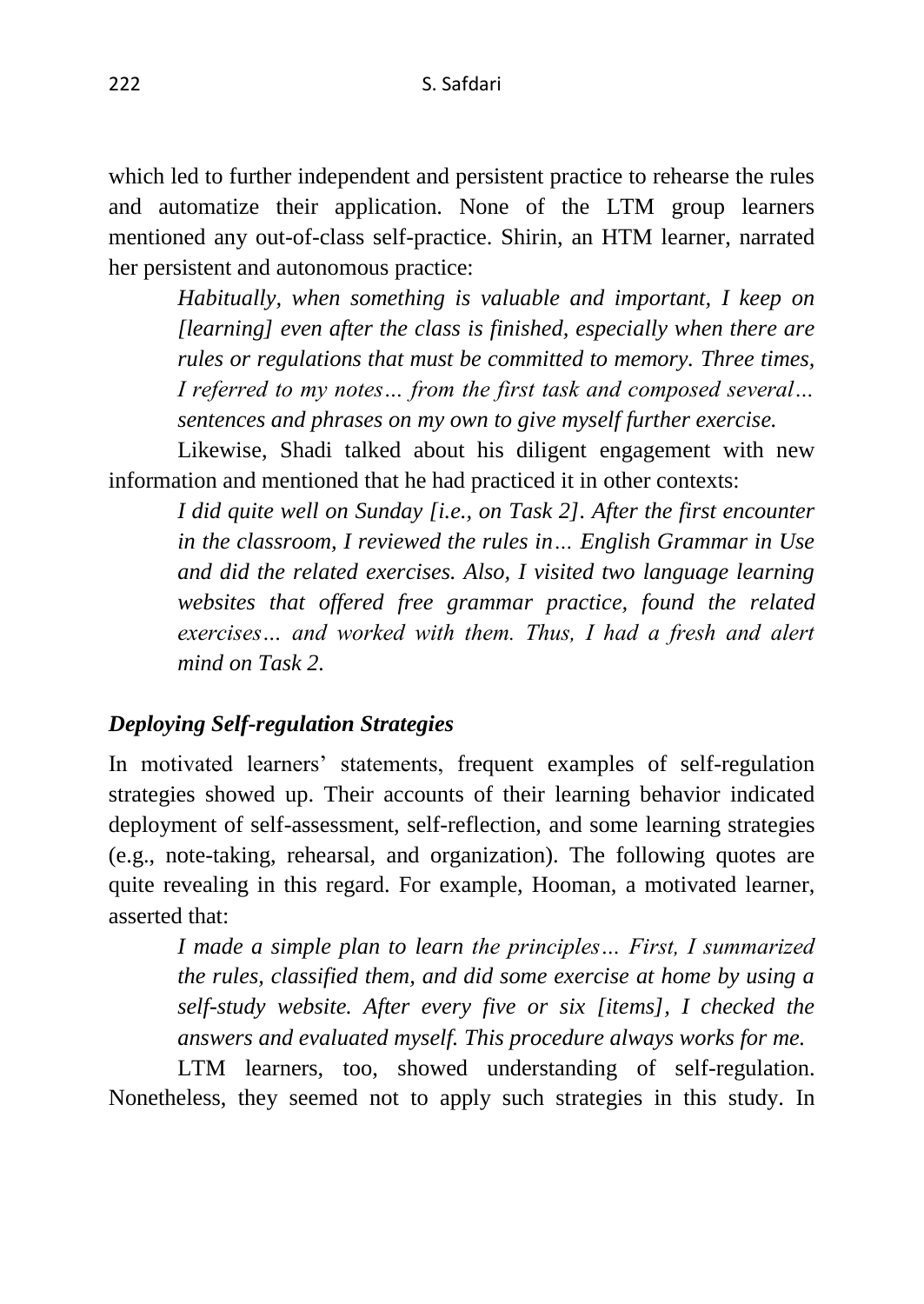response to a question about their self-managed learning behavior, one of them called Kayvan used such strategies in dealing with learning tasks he liked:

I invest time and arrange responsible work… not with grammar or such staff… for example, I listen to English songs. I work on two songs every week, listen several times, focus on words, and look up the unknown words and sometimes search the lyrics on the internet. Songs are my favorite part of learning English… and I guess, even for learning grammar, songs are better than grammar lessons.

# **DISCUSSION**

The first aim of the present study was to investigate the potential impact of L2 task motivation on learners' transfer of knowledge of English definite article from one task to another. Analysis of the quantitative data by using ANOVA demonstrated that task motivation significantly affects the transfer of learning across tasks. L2 learners with higher measures of task motivation appeared to outdo their less motivated counterparts in transferring the grammatical rules of the definite article from the first task, where they were exposed to the input, to the second task, where they were required to apply the rules. Though no other study has been observed in the literature to investigate the link between task motivation and transfer of learning, the finding can find support in a number of studies that ascribe positive learning outcomes and effective task performance to higher levels of task motivation (Azkarai & Kopinska, 2020; Dörnyei, 2019; Dörnyei & Kormos, 2000; Haskell, 2001; Kormos & Dörnyei, 2004; Kormos & Préfontaine, 2017; Masrom et al., 2015; Pugh & Bergin, 2006; Wang & Li, 2019).

The second research question sought to see what specific dispositions or learning behaviors differentiate L2 learners with robust task motivation from those who have a low level of task motivation. Analysis of the qualitative data suggested that there were major differences between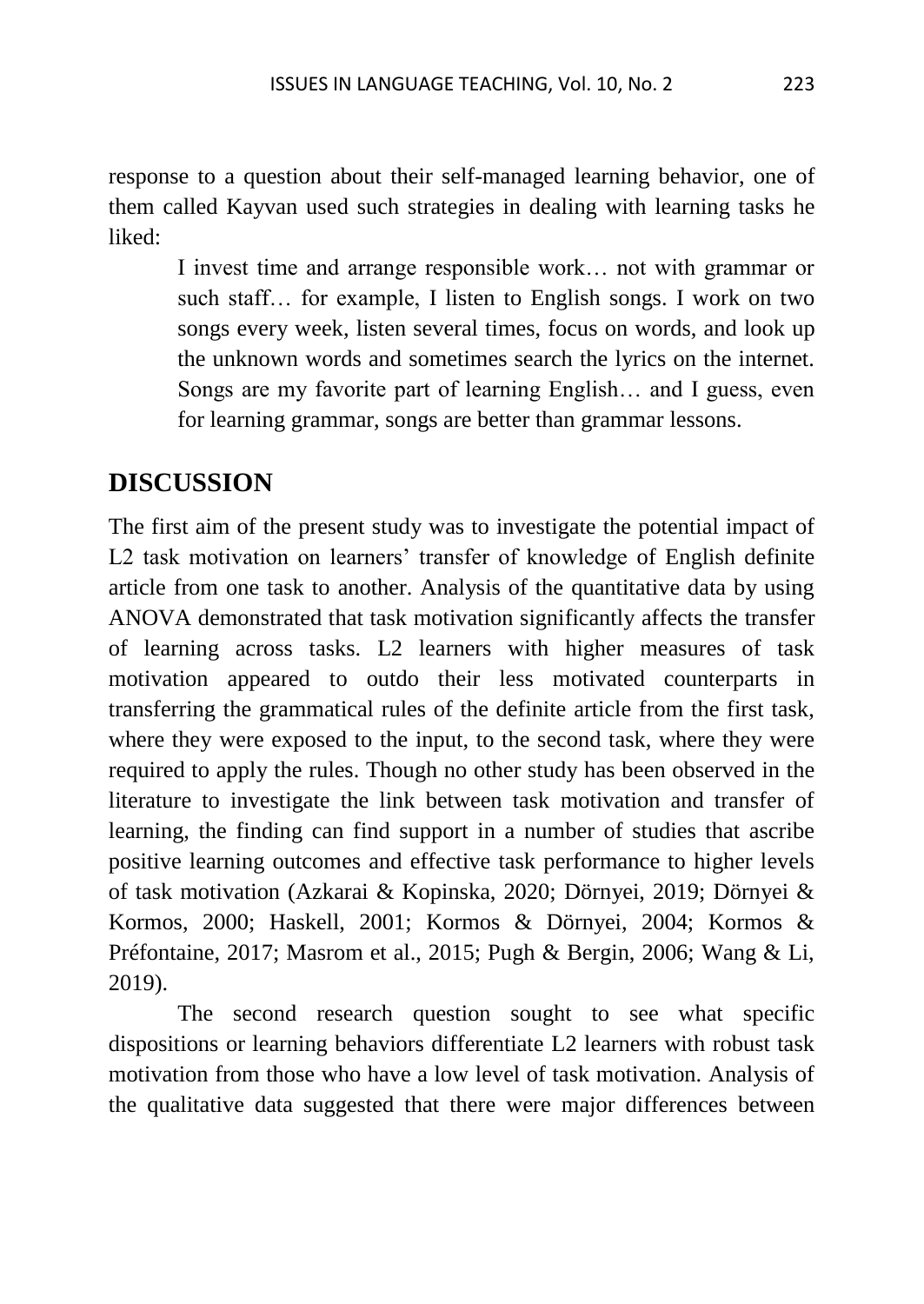them. It was revealed that highly motivated learners demonstrate special learning habits tendencies that pinpoint how task motivation exerts influence over performance, engagement, and consequently, transfer of learning to another task. Also, the results of the qualitative data analysis corroborate and complement the quantitative results. The qualitative and quantitative results converge in that they substantiate the crucial role of task motivation in task performance and transfer of learning. The interview data showed that high task motivation has a robust capacity to influenceL2 learners' learning behavior and task engagement, leading to evident and conspicuous outcomes which are discussed in the following paragraphs.

The main purpose of the focus group interviews was to find out the mechanisms by which high or low task motivation affect L2 learners' learning behavior and transfer. The first theme that partially characterizes the issue is positive task appraisal i.e., viewing the task in a positive light. Learners who have strong task motivation seemed to evaluate the task as relevant, beneficial, instructive and necessary, and therefore, approach it with heightened attitude and interest. This explanation can be supported by the findings of Poupore (2014) and Lambert et al. (2017) who contend that L2 learners' appraisal of task relevance and interest is associated with task motivation. Moreover, it has been confirmed that learners' perception of task meaningfulness, usefulness and relevance increases their task motivation (Billing, 2007; Green, 2015; James, 2012).

The second theme emerging out of the data was peer effect which pertains to social dimensions of task motivation. The interviewees stressed the role of partners or peers in their rising or falling task motivation levels. It is suggested that hardworking and motivated interlocutors engender similar moods in their partners. This finding is consistent with Kormos and Dörnyei (2004) and Poupore's (2016) contentions that task motivation is coconstructed through cooperation in dyads or groups. Other researchers, similarly, bore witness to the significance of peer effect in enhancing motivational dispositions and reducing negative emotions (Kopinska & Azkarai, 2020; Leaming, 2021). Furthermore, the conclusions of Guo et al.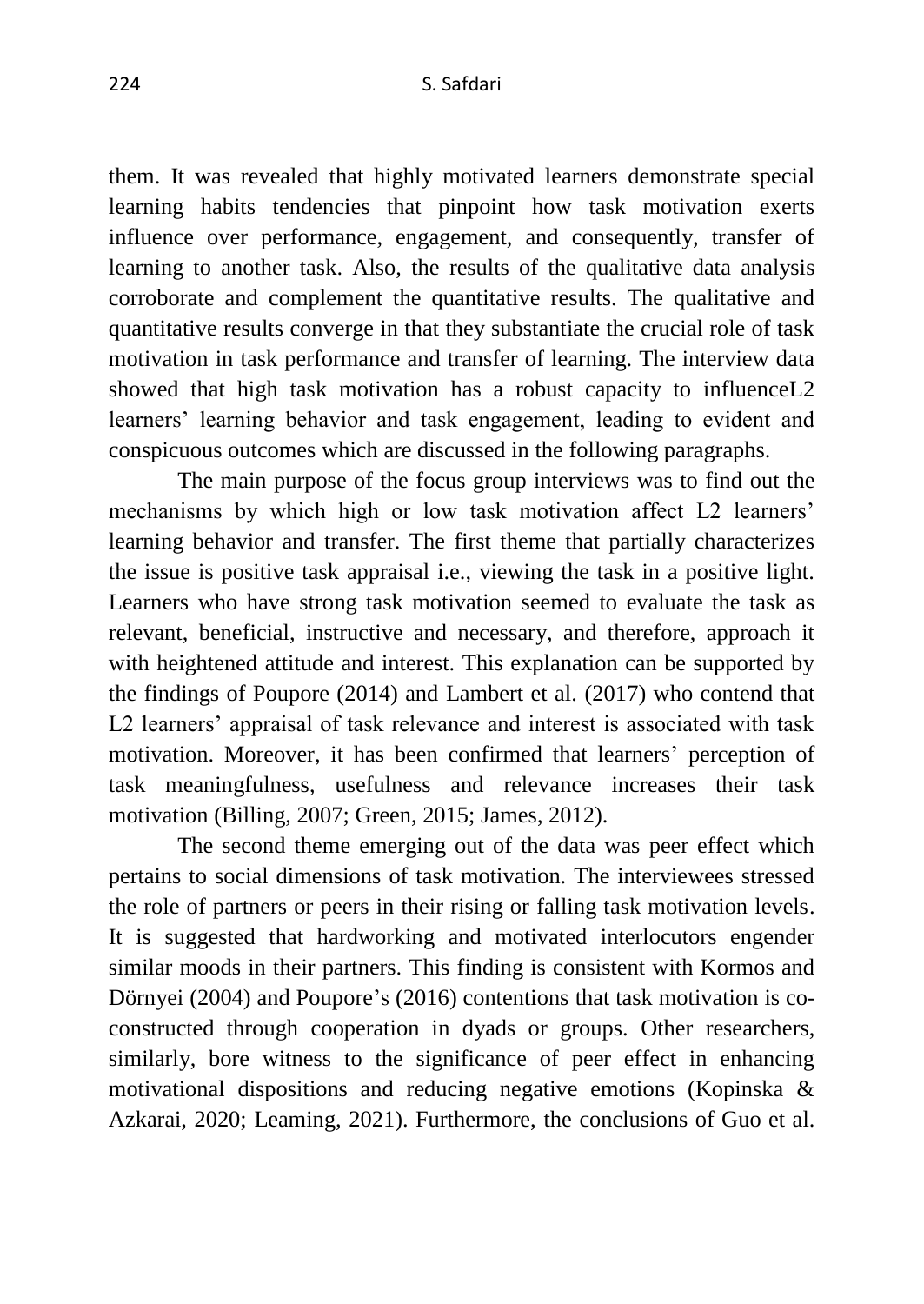(2020) can corroborate the present findings. They found that inter-individual variability in task motivation at the group level can result in great fluctuations in individual learners' task motivation and willingness to communicate.

It appears that effort and extra work characterize the learning behavior of highly motivated learners. Obviously, HTM learners invested more energy for practicing the learning materials and doing extra selfassigned exercises. It is a known fact that motivated individuals work harder to achieve their goals. Likewise, analyzing learners' accounts in the current study revealed that frequent practice and persistent engagement constitute a distinctive behavioral characteristic of highly motivated learners. The literature on transfer of learning is replete with supporting evidence. A large number of studies confirm that quantity of practice is a decisive factor in transfer of learning (e.g., Billing, 2007; James, 2018; Saito, 2013). Apart from amount of practice, L2 learners' reports contained evidence of their attempts to practice the definite article use in multiple settings by drawing on different sources. This observation accords with several other studies which have suggested that the effectiveness of practice is amplified if conducted in a variety of contexts and situations (Chang & Millet, 2016; Larsen-Freeman, 2013; Okuno & Hardison, 2016; Shintani & Ellis, 2014).

Another crucial concept that was identified in the participants' narrations pertains to using self-regulation strategies. As the results indicate, learners with either high or low task motivation were adept and skillful at applying various self-regulation strategies to their learning activities. However, it seems that they use their inventory of strategies when they are motivated and interested in the task at hand. Thus, the deployment of strategies may be a direct consequence of task motivation. It can be contended that task motivation exercises its power over learning and transfer through activating or eliciting self-regulation strategies that facilitate learning and improve learning efficiency (Oxford, 2017). Additionally, selfregulation is actively controlled and operated by individual learners. Therefore, they may enhance concentration and engagement which further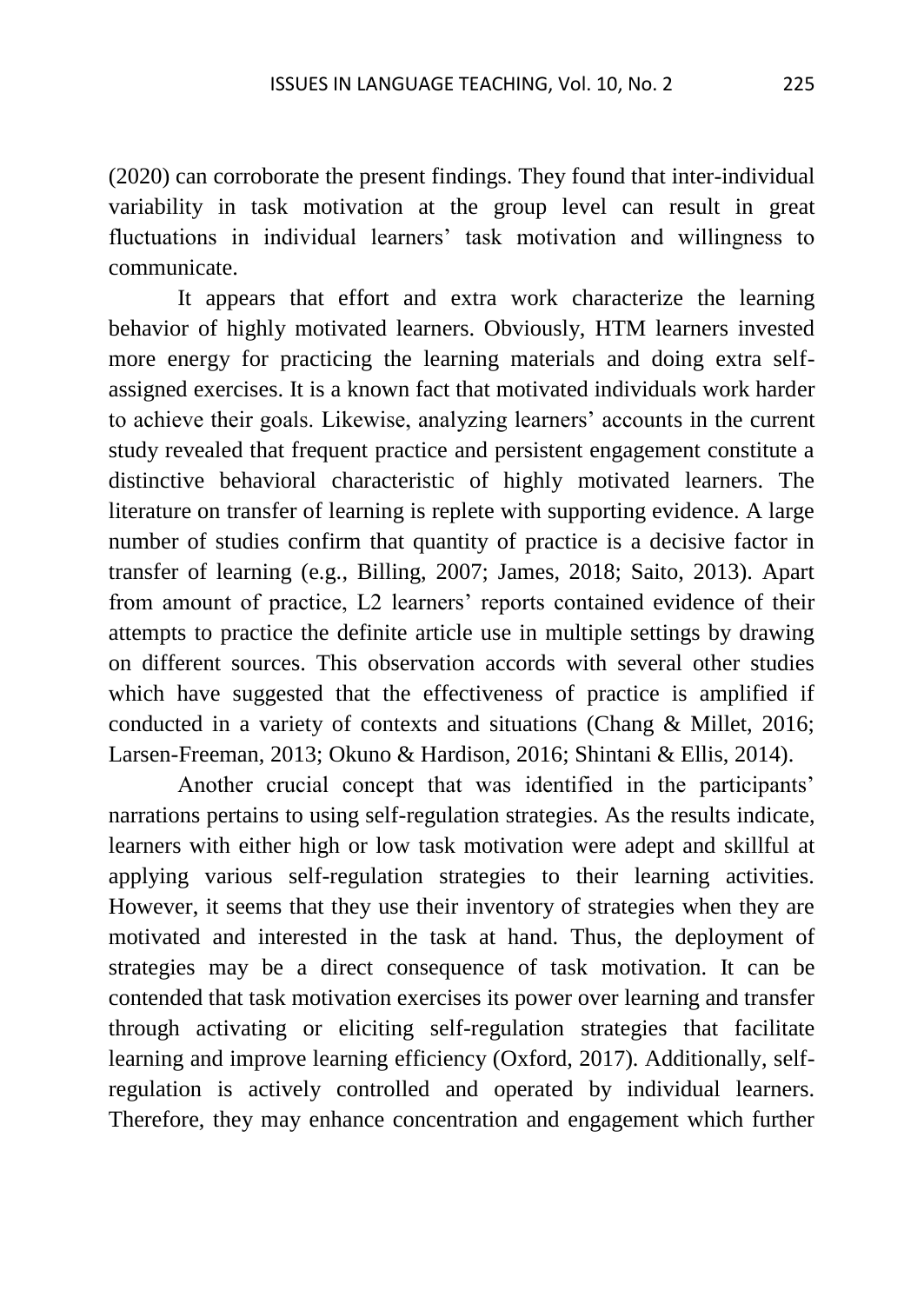contributes to deeper understanding, and subsequently, to transfer of knowledge. These interpretations can find support in some previous studies (e.g., Billing, 2007; Dörnyei, 2002; Dörnyei & Tseng, 2009).

In contrast to the existing literature on transfer of learning, a few concepts were almost absent in the data. First, unlike the findings of Billing (2007) and Saito (2013), there was no mention of improved attention and noticing made by task motivation. This can be attributed to the fact that the consciousness-raising task is inherently form-focused; hence, task motivation could have not stimulated further attention or awareness of form than the task did. Moreover, contrary to suggestions of Benson (2016) and Spada et al. (2014), the present study did not identify any reference to task similarities and differences as facilitating or inhibiting transfer of learning. A probable justification for this discrepancy may be found in the fact that only two tasks, which bore structural resemblances, were used in the study. Therefore, the participants did not have any opportunity to compare the potentially variant impacts of task similarity or difference.

# **CONCLUSION AND IMPLICATIONS**

This study was an attempt to investigate the effects of task motivation on L2 learners' transfer of learning across tasks. Taken together, the results indicate that task motivation significantly affects transfer of learning among L2 learners. Probably, the influence of peers and group dynamics along with a positive appraisal of tasks give rise to task motivation, and then, heightened task motivation may bring about increased effort and engagement, and more efficient activation of self-regulation strategies.

This combination of findings provides some implications for teachers. First, teachers and planners should mind learners' perception of task value and usefulness. This can be accomplished on two levels: planning courses and lessons to deliver materials when learners are most prepared, and building a rudimentary foundation for lesson presentations so to stimulate learners' interest and self-relevant questions about the task at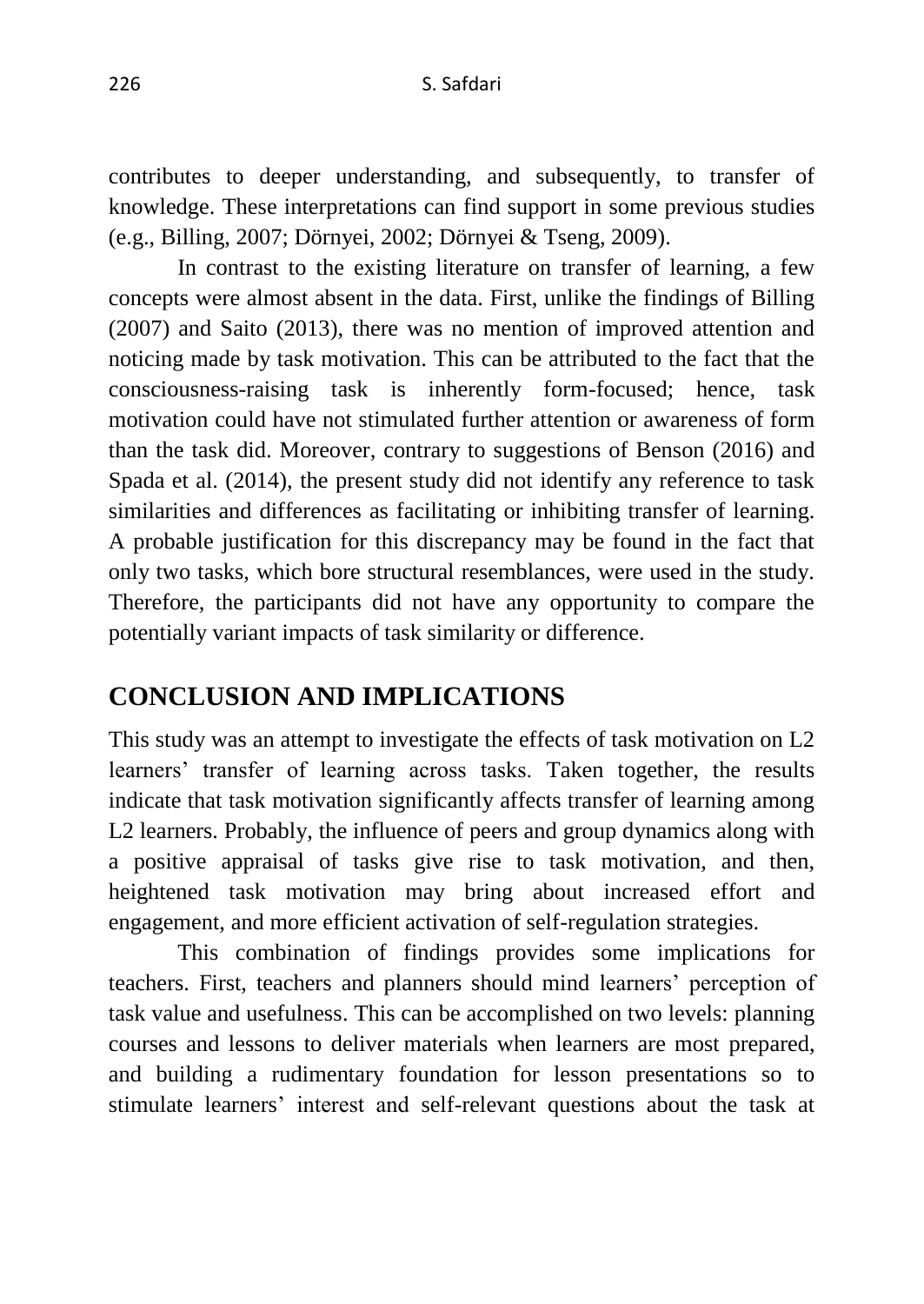hand. Furthermore, teachers are advised to take grouping schemes more seriously for the crucial role of peer effect. Keeping fixed pairs and groups of learners might function to the detriment of some students. Trying interchangeable combinations is thus recommended to teachers.

The present study faced a number of limitations that could be addressed by other interested researchers. For example, future research should include more tasks in a single study especially to see the long-term impact of task motivation on transfer. Additionally, the present study focused on individual tasks only, whereas TBLT is meant to promote communication. Thus, it is suggested that collaborative task motivation be studied so that social impacts of group dynamics and peer effect can be dealt with in action. Also, in this study, learners' task motivation on the second task was not measured. Future researchers may want to measure learners' motivation on all given tasks to pave the way for analyzing how motivation on the second task can influence transfer of learning especially when tasks are of different kinds (e.g., form-focused or meaning-focused). Finally, as engagement and effort proved effective factors arising from task motivation, researchers should scrutinize task engagement as the concrete manifestation of task motivation and consider actual behavioral representation of this construct.

#### **Disclosure statement**

No potential conflict of interest was reported by the authors.

## **ORCID**

Saeed Safdari **iD** [http://orcid.org/ 0000-0002-0770-1972](http://orcid.org/%200000-0002-0770-1972)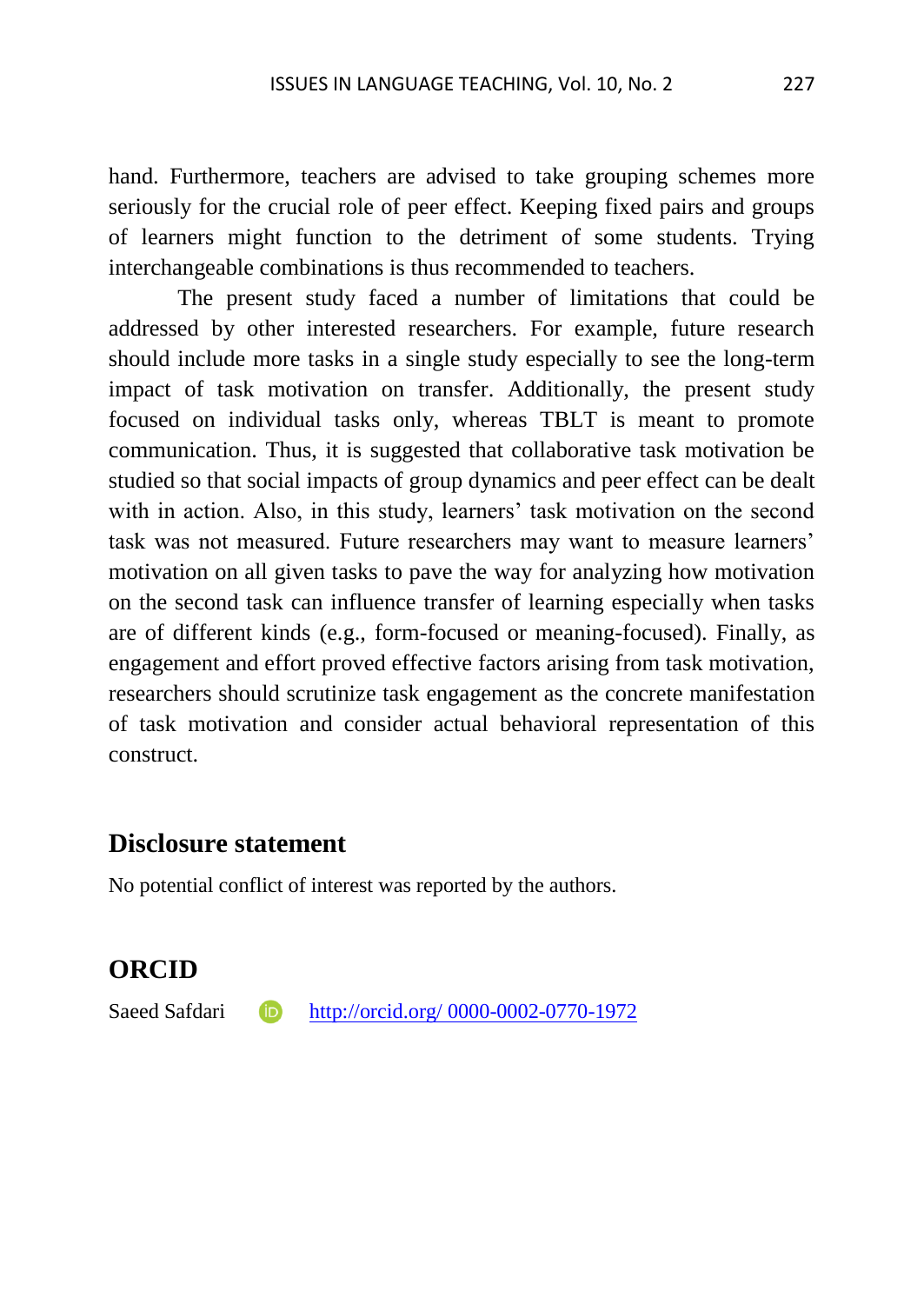### **References**

- Ary, D., Jacobs, L. C., Irvine, C. K. S., & Walker, D. A. (2019). *Introduction to research in education* (10th ed.). Cengage Learning.
- Azizi, M., & Gholami, J. (2020). Effect of task complexity manipulation in writing on EFL learners' task motivation. *Teaching English Language*, *14*(1), 341- 363.
- Azkarai, A., & Kopinska, M. (2020). Young EFL learners and collaborative writing: A study on patterns of interaction, engagement in LREs, and task motivation. *System*, *94*, 102338. https://doi.org/10.1016/j.system.2020.102338
- Benson, S. D. (2016). Task-based language teaching: An empirical study of task transfer. *Language Teaching Research, 20*(3), 341-365. https://doi.org/10.1177/1362168815569829
- Billing, D. (2007). Teaching for transfer of core/key skills in higher education: Cognitive skills. *Higher Education*, *53*, 483-516. https://doi.org/10.1007/s10734-005-5628-5
- Braun, V., & Clarke, V. (2006). Using thematic analysis in psychology. *Qualitative Research in Psychology*, 3(2), 77-101. https://doi.org/10.1191/1478088706qp063oa
- Chang, A. C-S. & S. Millet (2016). Developing L2 listening fluency through extended listening-focused activities in an extensive listening programme. *RELC Journal, 47*(3), 349-362.
- Dörnyei, Z. (2002). The motivational basis of language learning tasks. In P. Robinson (Ed.), *Individual differences and instructed language learning* (pp. 137-158). John Benjamins.
- Dörnyei, Z. (2019). Task motivation. In Z. Wen, & M. J. Ahmadian (Ed.), *Researching L2 task performance and pedagogy: In honour of Peter Skehan* (pp. 53-66). John Benjamins.
- Dörnyei, Z. (2020). *Innovations and challenges in language learning motivation*. Routledge.
- Dörnyei, Z., & Kormos, J. (2000). The role of individual and social variables in oral task performance. *Language Teaching Research, 4*(3), 275-300. https://doi.org/10.1177/136216880000400305
- Dörnyei, Z., & Tseng, W.-T. (2009). Motivational processing in interactional tasks. In A. Mackey & C. Polio (Eds.), *Multiple perspectives on interaction: Second*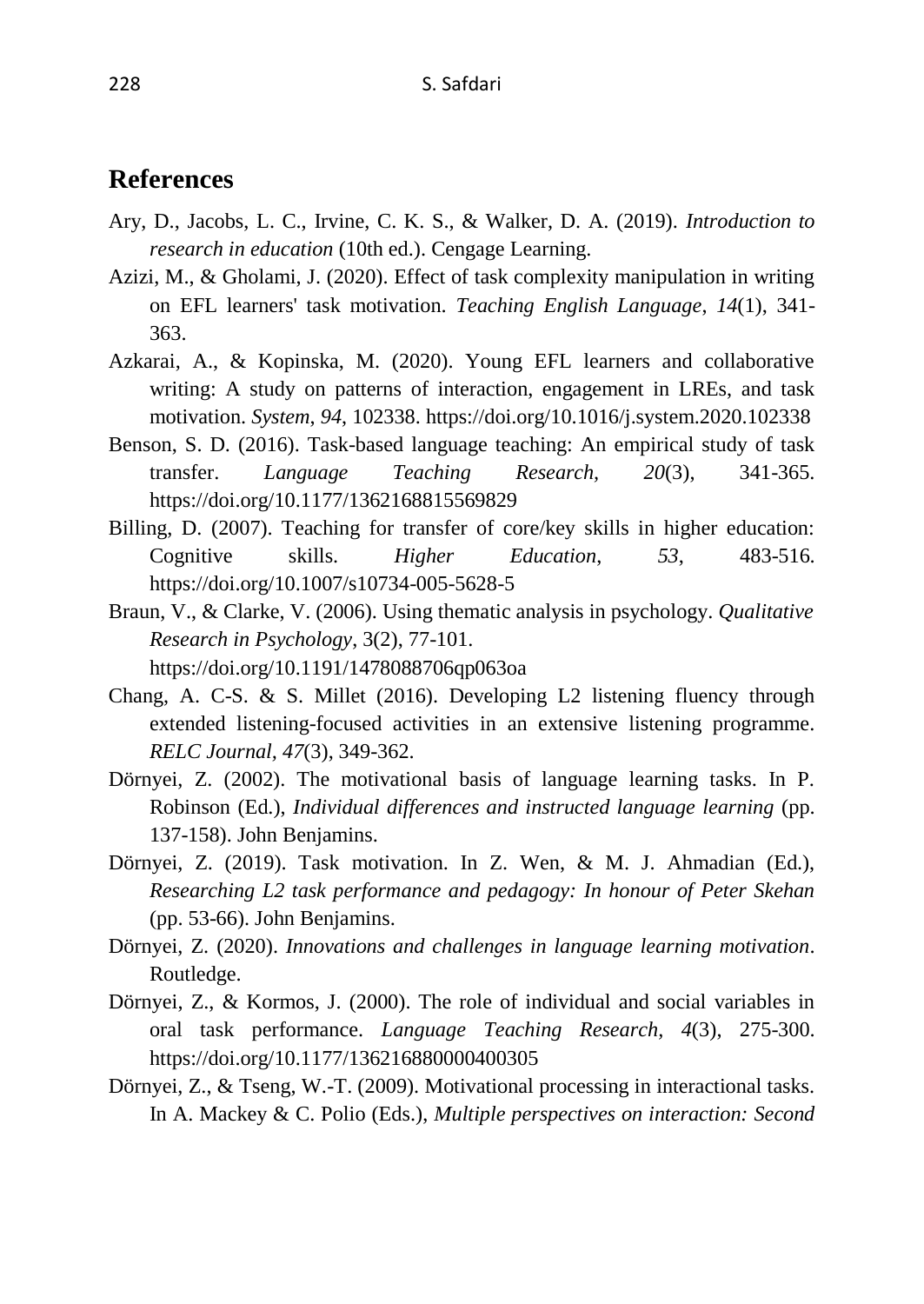*language research in honor of Susan M. Gass* (pp. 117-134). Lawrence Erlbaum.

- Dörnyei, Z., & Ushioda, E. (2021). *Teaching and researching motivation* (3<sup>rd</sup> ed.). Longman.
- Fukada, Y., Falout, J., Fukuda, T., & Murphey, T. (2019). Motivational group dynamics in SLA: The interpersonal interaction imperative. In M. Lamb, K. Csizer, A. Henry, & S. Ryan (Eds.), *The Palgrave handbook of motivation for language learning* (pp. 307-325). Palgrave Macmillan.
- Ghasemi, L., Rezvani, E., & Namaziandost, E. (2021). EFL learners' perception of task experience through flow outlook: Task Complexity and Modality in Focus. *Issues in Language Teaching*, *10*(1), 301-334. https://doi.org/10.22054/ilt.2021.60909.595
- Green, J. H. (2015). Teaching for transfer in EAP: Hugging and bridging revisited. *English for Specific Purposes, 37*(1), 1-12.
- Guo, Y., Xu, J., & Xu, X. (2020). An investigation into EFL learners' motivational dynamics during a group communicative task: A classroom-based case study. *System*, *89*, 102214. https://doi.org/10.1016/j.system.2020.102214
- Haskell, R.E. (2001). *Transfer of learning: Cognition, instruction, and reasoning*. Academic Press.
- James, M. A. (2012). An investigation of motivation to transfer second language learning. *Modern Language Journal, 96*(1), 51-69.
- James, M. A. (2018). Teaching for transfer of second language learning. *Language Teaching, 51*(3), 330-348. https://doi.org/10.1017/S0261444818000137
- Jeon, H. (2021). Exploring the nature of teaching for transfer in EAP: A case study. *RELC Journal*, advance online publication. https://doi.org/10.1177/0033688220974100
- Jülkunen, K. (1989). *Situation- and task-specific motivation in foreign language learning and teaching*. University of Joensuu.
- Khatib, M., & Dehghankar, A. (2018). The impact of task-based language teaching on ESP learners' productive skills: From task-based instruction to investigation of learners' and instructors' attitudes toward the course. *Issues in Language Teaching, 7*(2), 1-28. http://dx.doi.org/10.22054/ilt.2019.46324.422
- Kormos, J., & Dörnyei, Z. (2004). The interaction of linguistic and motivational variables in second language task performance. *Zeitschrift für interkulturellen Fremdsprachenunterricht, 9*(2), 1-17.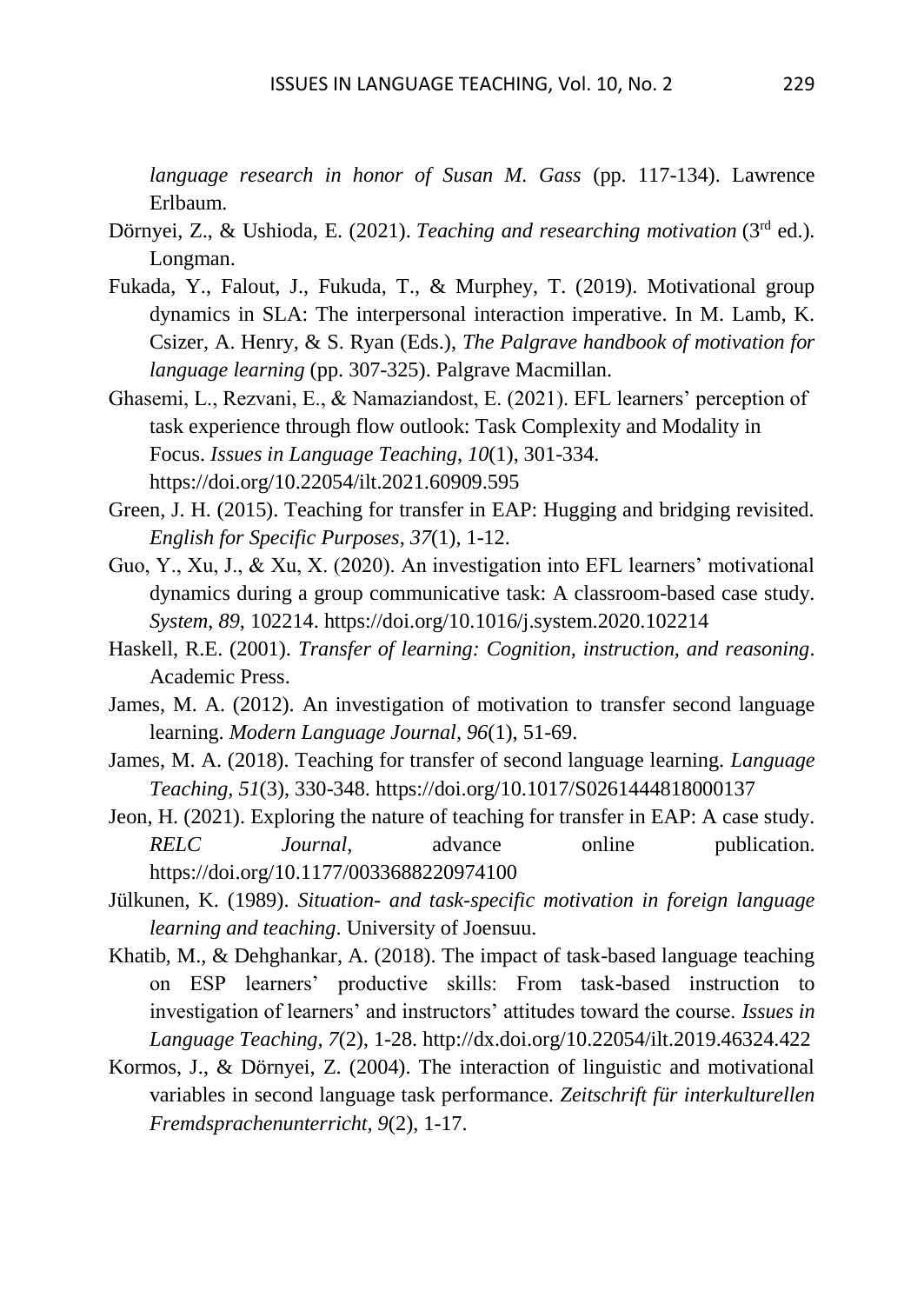- Kormos, J., & Préfontaine, Y. (2017). Affective factors influencing fluent performance: French learners' appraisals of second language speech tasks. *Language Teaching Research, 21*, 699-716. https://doi.org/10.1177/1362168816683562
- Kormos, J., & Wilby, J. (2019). Task motivation. In M. Lamb, K. Csizer, A. Henry, & S. Ryan (Eds.), *The Palgrave handbook of motivation for language learning* (pp. 267-286). Palgrave Macmillan.
- Lambert, C., Philp, J., & Nakamura, S. (2017). Learner-generated content and engagement in second language task performance. *Language Teaching Research, 21*(6), 665-680. https://doi.org/10.1177/1362168816683559
- Larsen-Freeman, D. (2013). Transfer of learning transformed. *Language Learning, 63* (supplement 1), 107-129. https://doi.org/10.1111/j.1467- 9922.2012.00740.x
- Leaming, P. (2021). The influence of small groups on leader stability and task engagement in the language classroom. *Language Teaching Research,* advance online publication. https://doi.org/10.1177/1362168821989866
- Lee, J., Park, S., & Heinz, M. (2018). Exploring patterns of article use by advanced Korean learners of English and Spanish. *IRAL, 56*(1), 79-101. https://doi.org/10.1515/iral-2018-0187
- Long, M. (2015). *Second language acquisition and task-based language teaching*. Wiley-Blackwell.
- MacIntyre, P. D., & Serroul, A. (2015). Motivation on a per-second timescale: Examining approach-Avoidance motivation during L2 task performance. In Z. Dörnyei, P. MacIntyre, & A. Henry (Eds.), *Motivational dynamics in language learning* (pp. 109-138). Multilingual Matters.
- Masrom, U. K., Alwi, N. A. N. M., & Daud, N. S. M. (2015). The role of task complexity and task motivation in language production. *Gema Online Journal of Language Studies, 15*(2), 33-49.
- Mozgalina, A. (2015). More or less choice? The influence of choice on task motivation and task engagement. *System, 49*, 120-132. https://doi.org/10.1016/j.system.2015.01.004
- Naseri, M., Shafiee, S., & Sepehri, M. (2021). An investigation of iranian intermediate EFL learners' L2 motivation and attitude in a computer-assisted language learning environment. *Issues in Language Teaching*, *10*(1), 355-389. https://doi.org/10.22054/ilt.2021.62359.614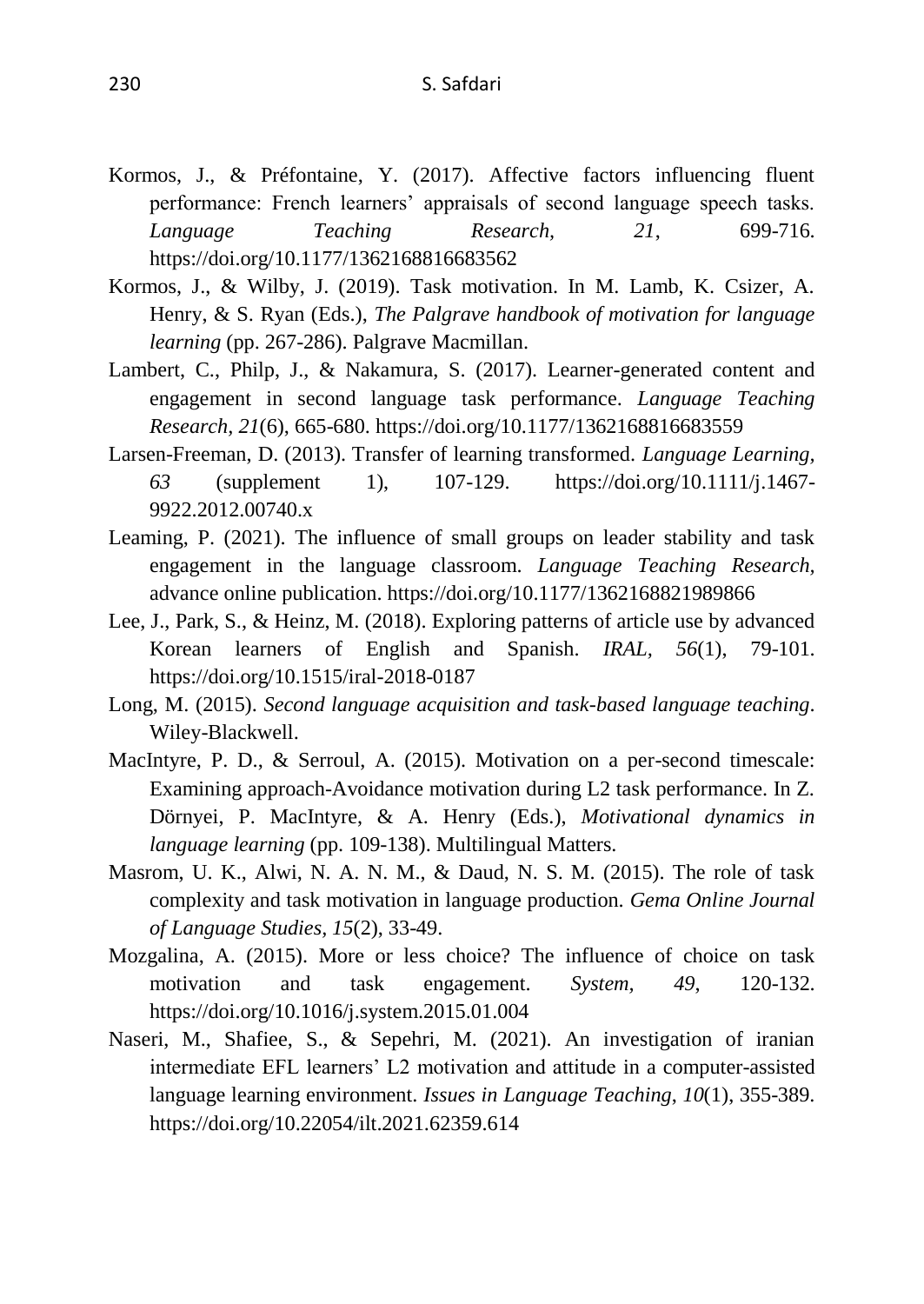- Okuno, T. & D. M. Hardison (2016). Perception-production link in L2 Japanese vowel duration: Training with technology. *Language Learning and Technology, 20*(2), 61-80.
- Oxford, R. (2017). *Teaching and researching language learning strategies: Self-Regulation in* C*ontext* (2nd ed.). Routledge.
- Perkins, D. N., & Salomon, G. (1994). Transfer of learning. In T. Husen, & T. N. Postlethwaite (Eds.), *The international encyclopedia of education* (vol. 11, pp. 6452-6457). Pergamon.
- Pugh, K. J., & Bergin, D. A. (2006). Motivational influences on transfer. *Educational Psychologist*, *41*(3), 147-160. https://doi.org/10.1207/s15326985ep4103\_2
- Poupore, G. (2013). Task motivation in process: A complex systems perspective. *Canadian Modern Language Review, 69*(1), 91-116. http://dx.doi.org/10.3138/cmlr.1139
- Poupore, G. (2014). The influence of content on adult L2 learners' task motivation: An interest theory perspective. *The Canadian Journal of Applied Linguistics, 17*(2), 69-90.
- Poupore, G. (2016). Measuring group work dynamics and its relation with L2 learners' task motivation and language production. *Language Teaching Research, 20*(6), 719-740. https://doi.org/10.1177/1362168815606162
- Saito, K. (2013). Reexamining effects of form-focused instruction on L2 pronunciation development: The role of explicit phonetic information. *Studies in Second Language Acquisition*, *35*(1), 1-29. https://doi.org/10.1017/S0272263112000666
- Shintani, N. & R. Ellis (2014). Tracking 'learning behaviours' in the incidental acquisition of two dimensional adjectives by Japanese learners of L2 English. *Language Teaching Research, 18*(4), 521-542. https://doi.org/10.1177/1362168813519885
- Skehan, P. (2014). *Processing perspectives on task performance*. John Benjamins.
- Spada, N., L. Jessop, Y. Tomita, W. Suzuki & A. Valeo (2014). Isolated and integrated form-focused instruction: Effects on different types of L2 knowledge. *Language Teaching Research, 18*(4), 453-473.
- Ushioda, E. (2019). Researching L2 motivation: past, present and future, In M. Lamb, K. Csizer, A. Henry, & S. Ryan (Eds.), *The Palgrave handbook of motivation for language learning* (pp. 661-682). Palgrave Macmillan.